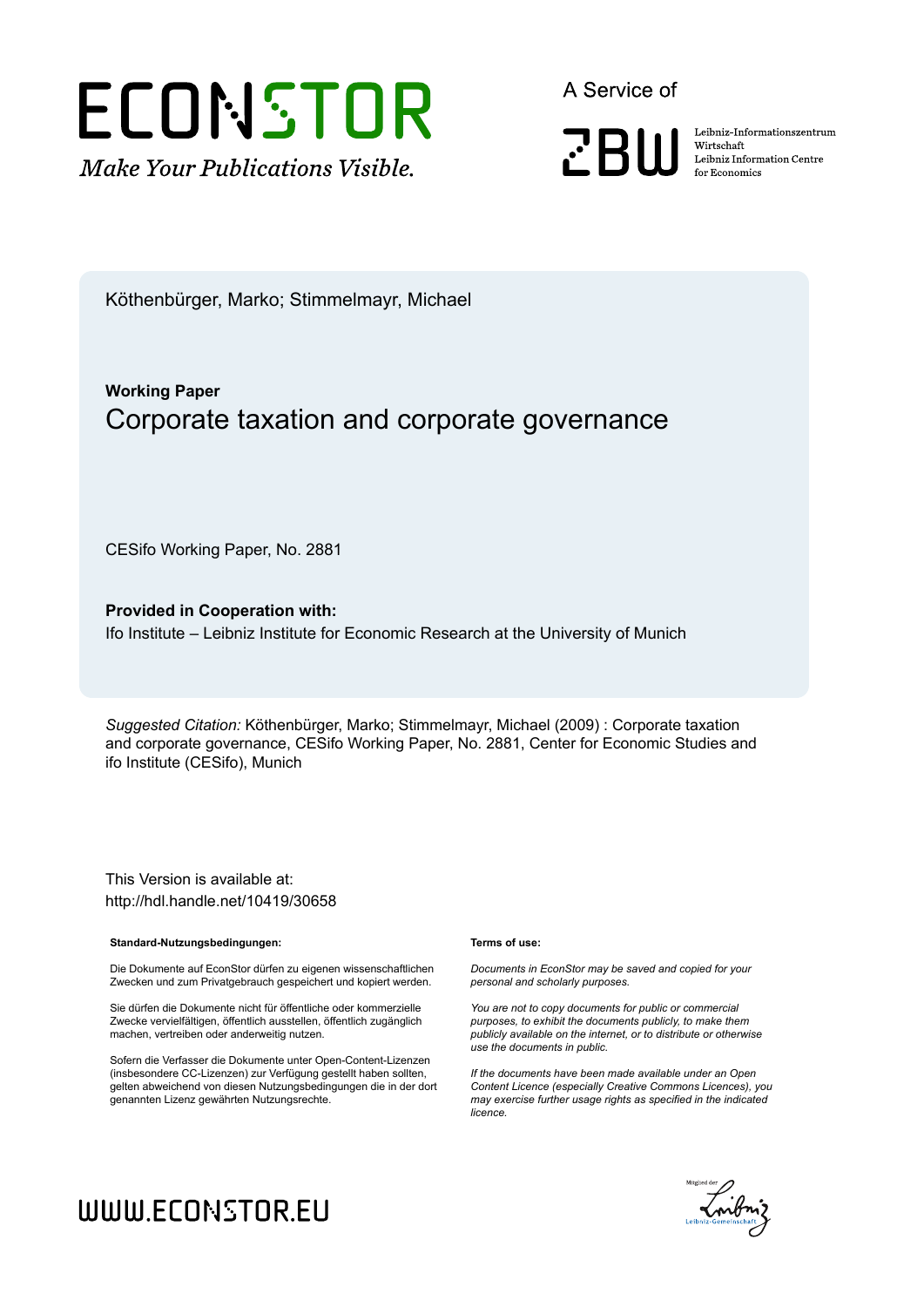## Corporate Taxation and Corporate Governance

## Marko Koethenbuerger Michael Stimmelmayr

CESIFO WORKING PAPER NO. 2881 CATEGORY 1: PUBLIC FINANCE DECEMBER 2009

*An electronic version of the paper may be downloaded*  • *from the SSRN website: www.SSRN.com*  • *from the RePEc website: www.RePEc.org*  •*from the CESifo website: www.CESifo-group.org/wp*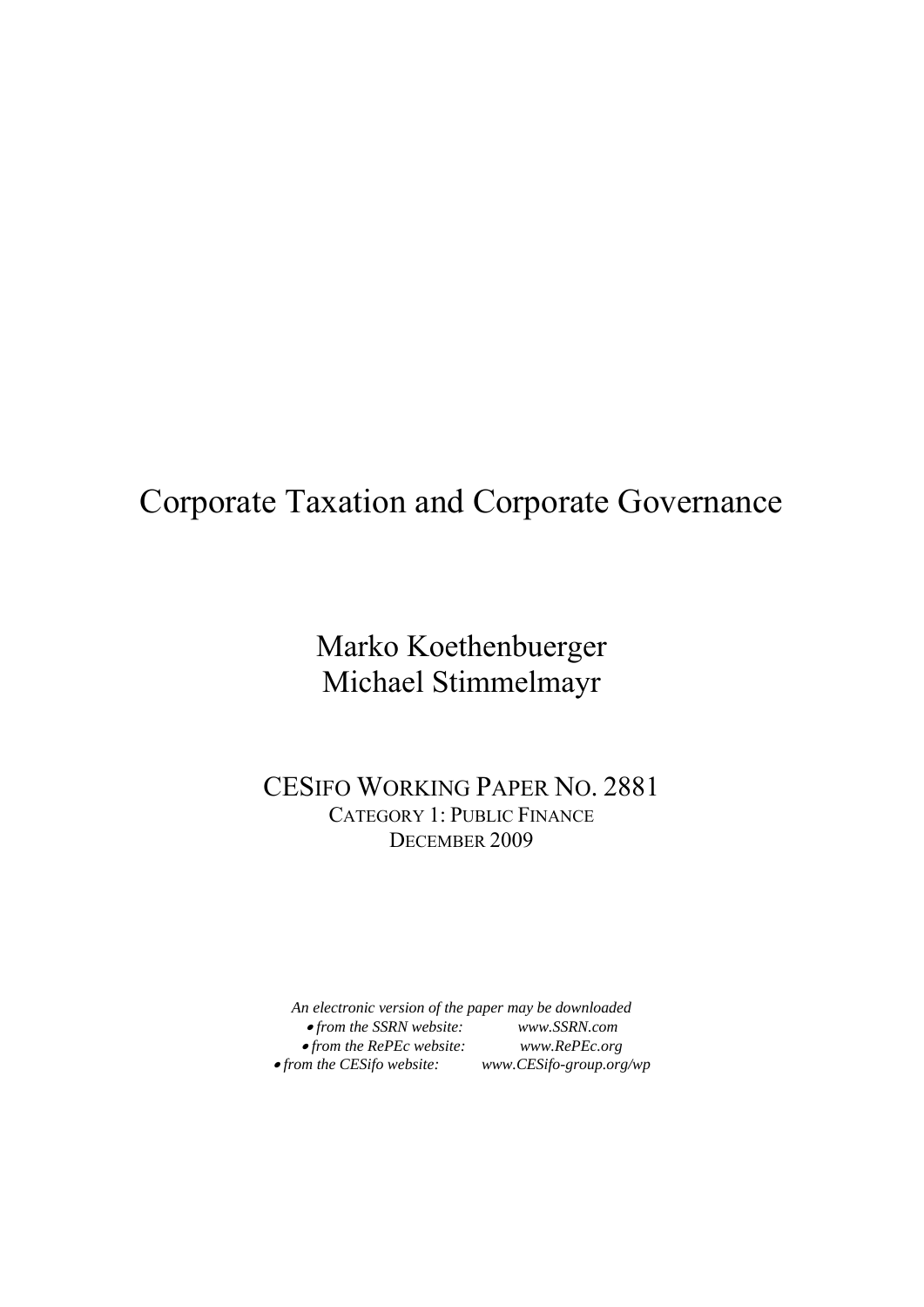## Corporate Taxation and Corporate Governance

## Abstract

The effects of corporate taxation on firm behavior have been extensively discussed in the neoclassical model of firm behavior which abstracts from agency problems. Being central to the corporate governance literature, however, investment behaviour is crucially influenced by diverging interests between shareholders and managers. We set up an agency model and analyze the core issue in corporate taxation of whether the normal return on investment should be exempted from taxation. The findings suggest that the divergence of interests may be intensified and welfare reduced if the corporate tax system exempts the normal return on investment from taxation. The optimal system may well use the full return on investment as a tax base. Hence, tax systems such as an Allowance for Corporate Equity or a cash-flow tax do not have the familiar efficiency-enhancing effects in the presence of corporate agency problems.

JEL Code: H25, D21.

Keywords: corporate taxation, corporate governance, allowance for corporate equity, comprehensive business income tax, cash flow tax.

*Marko Koethenbuerger Department of Economics University of Copenhagen Øster Farimagsgade 5 1353 Copenhagen Denmark marko.koethenbuerger@econ.ku.dk* 

*Michael Stimmelmayr Center for Economic Studies at the University of Munich Schackstrasse 4 80539 Munich Germany stimmelmayr@lmu.de* 

First version: July 07

This version: November 09

We are grateful to seminar and conference participants in Maastricht (IIPF, 2008), Magdeburg (VfS, 2009), Munich (CES, 2007 and PSE, 2009), and Vienna (WU, 2008) for their helpful comments. In particular, we are grateful for comments by Michael Devereux, Alexander Haupt, Vesa Kanniainen, Marco Runkel, Dirk Schindler, Hans Werner Sinn, Michael Smart and Peter Birch Sorensen.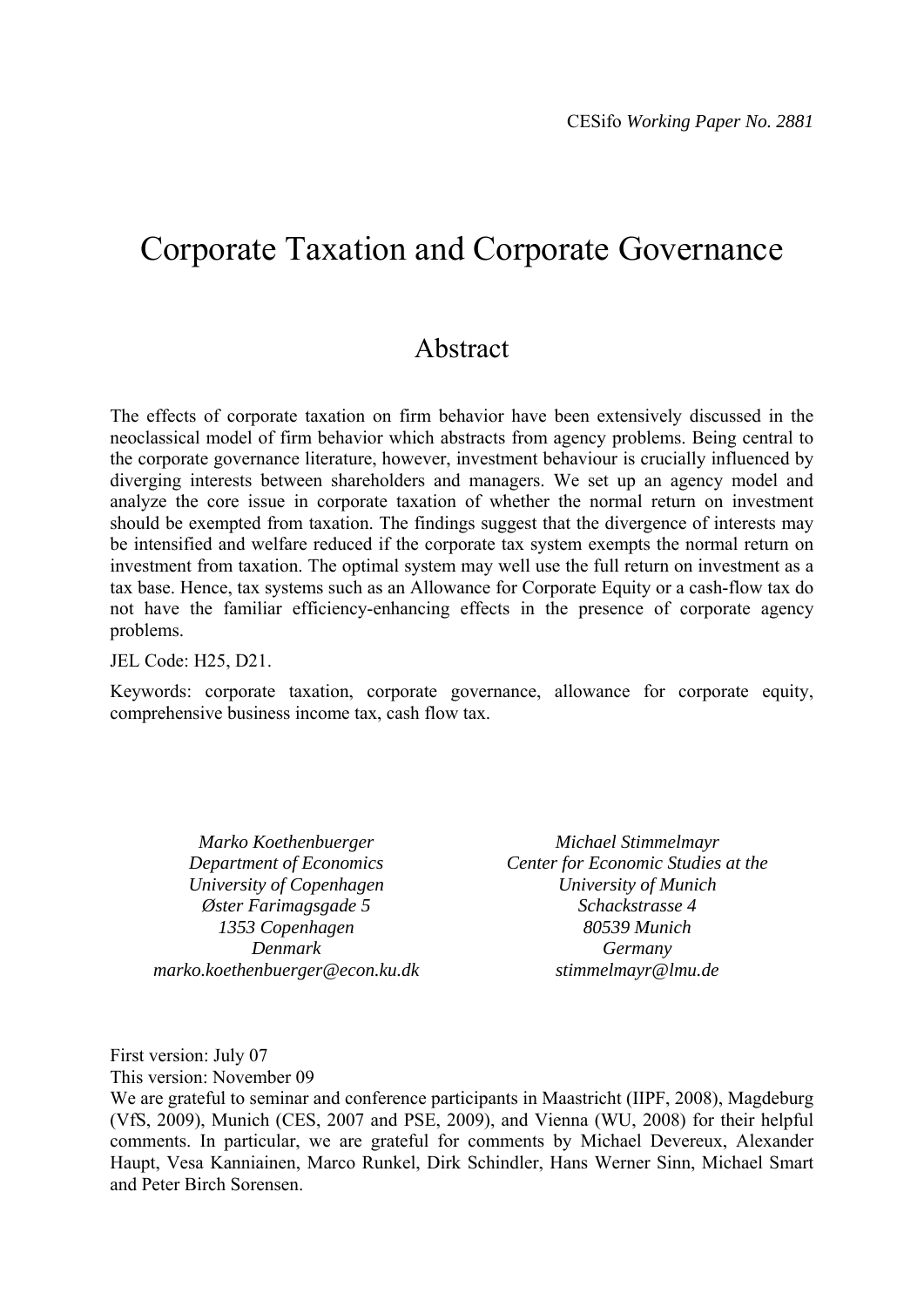## 1 Introduction

The effects of corporate taxation and of capital income taxation on corporate investment have been extensively discussed within the neoclassical model of firm behavior.<sup>1</sup> The neoclassical framework treats the firm as a "black box", operating so as to maximize the firm value. It thereby disregards tensions between the interests of executives and those of shareholders that are central to the corporate governance literature. This literature rests on the premise that the interests of shareholders and of management are misaligned, and analyzes the role of incentive pay and of the corporate capital structure in limiting the divergence of interests (see Tirole, 2006).

In this paper we try to bridge the gap between these two strands of the literature. We present an agency model of corporate behavior in which we analyze the impact of corporate income taxes on investment decisions and, in a second step, analyze how the tax system can be used as a corrective device. Central to our model, managers and shareholders have diverging objectives due to different perceptions on the desirability of investment projects. Specifically, a manager has the opportunity to invest either in productive investment that yields a pecuniary return, capitalizing in the firm value, or in unproductive investments (pet-projects) that lead to a nonpecuniary return for the manager. The two different investment types cannot be distinguished by the shareholders and the government. Thus, neither an incentive contract between the shareholders and the manager nor the tax system can perfectly control the manager's incentive and, thereby, induce him to invest resources so as to maximize the firm value. As a consequence, managers pay too little dividends compared with a situation where no agency problem exists between shareholders and managers – an implication that is in line with the free cash flow hypothesis of Jensen and Meckling (1976).

We analyze the fundamental question in corporate taxation of whether the normal return on investment should be taxed or whether this should be exempted and, hence, only rents should be taxed. The issue sparks a huge literature in public economics which analyzes the role of immediate write-off provisions for investment expenses (cash-flow tax) or a tax deductibility of the cost of finance (Allowance for Corporate Equity) in exempting the normal return on investment (see, e.g., Auerbach, 2002, and Auerbach et al., 2008, for a review of the literature).

<sup>&</sup>lt;sup>1</sup>See, for instance, King (1974), Auerbach (1979), Bradford (1981), Sinn (1991a) and, for a review of the literature, Auerbach (2002) and Auerbach et al. (2008).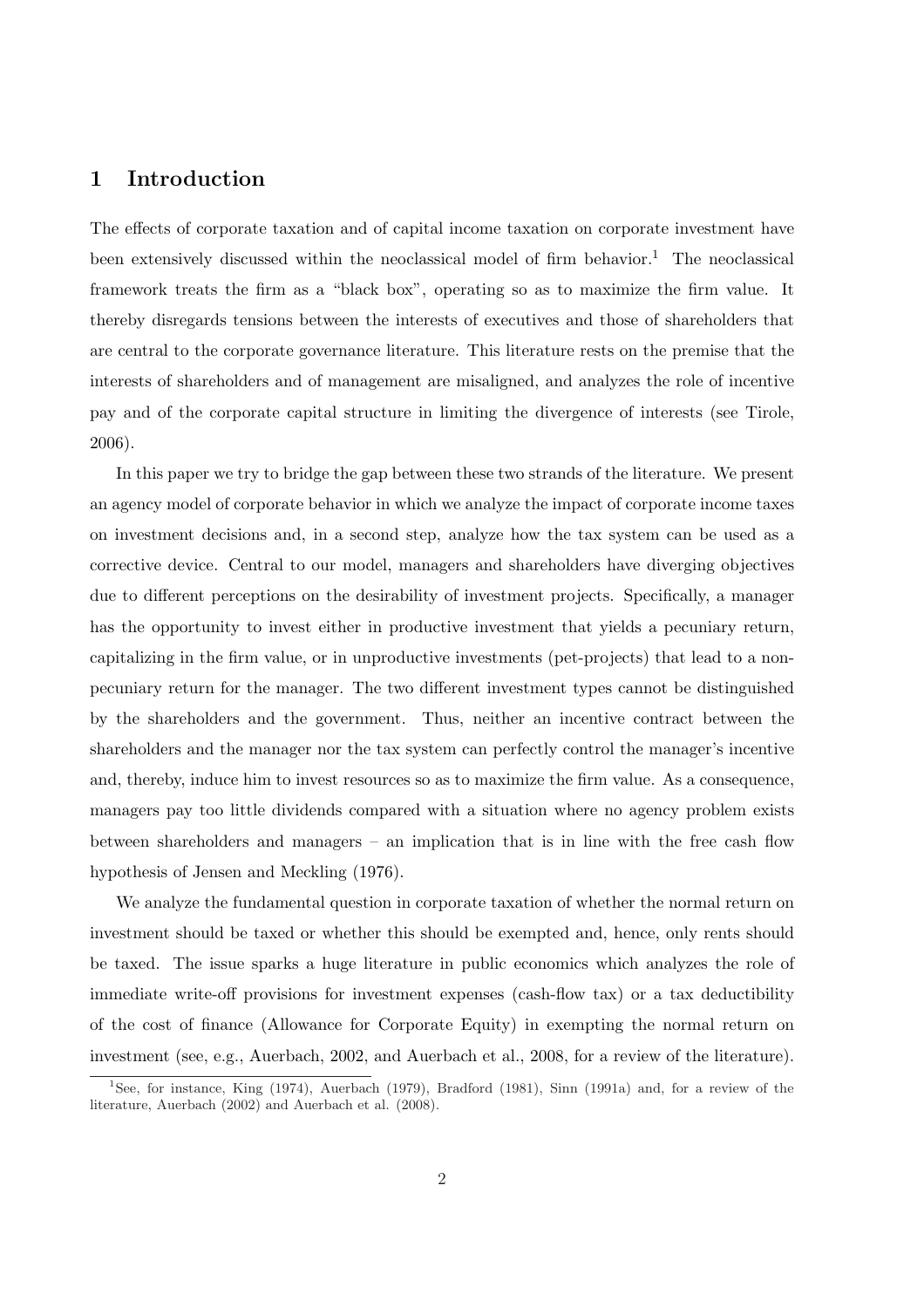All such policies effectively involve a tax on the marginal return on investment and a subsidy on the marginal cost of investment in equal proportions, thereby taxing only extraordinary returns on investments (rents) and leaving investment choices undistorted. We characterize the efficiency consequences of taxing the normal investment return and, as part of the efficiency effects, we analyze whether the tax treatment of the normal return on investment intensifies or counteracts corporate governance problems. In so doing, we consider tax systems that differ with respect to the tax treatment of the cost of finance. The analysis includes as polar cases two corporate tax systems that have received considerable attention in academic and policy discussion: the Allowance for Corporate Equity  $(ACE)^2$  and the Comprehensive Business Income Tax  $(CBIT)^3$ . While, as mentioned before, the ACE provides an allowance for corporate equity along with an allowance for the cost of debt financing, the CBIT does not include any allowance. Thereby, the ACE exempts the normal return on investment while the CBIT taxes the full return.<sup>4</sup>

Our main findings are as follows: The agency conflict is intensified if the corporate tax system fully exempts the normal return from taxation. Intuitively, under an ACE both productive and unproductive investments are tax privileged with the consequence that the manager has an incentive to increase the amount of resources invested in both projects. Shareholders do not welcome such a deductibility provision. They prefer less perks and higher dividend pay-outs. Addressing the inefficiency, a government that uses the corporate tax system as a corrective device will not opt for a complete expensing of the cost of finance. It may even find it optimal to eliminate the deductibility rate provided the cost for shareholders in terms of a reduction in productive investment (and hence, dividend payments) is not too pronounced. Otherwise, the government can still preserve the interests of shareholders by reducing the corporate tax rate in combination with a reduction in the deductibility rate. The corporate tax rate has counteracting effects on both types of investment spending. A lower tax rate increases the return on productive investment and thereby strengthens the incentives for productive investment. At the same time, it discourages perk investment because the tax value of the deductibility provision is reduced. Exploiting the asymmetry of investment responses, the government increases welfare by reducing the deductibility rate in combination with a lower statutory corporate tax rate so as to keep the

<sup>&</sup>lt;sup>2</sup>The ACE was first proposed by the Institute of Fiscal Studies (IFS, 1991, and Devereux and Feeman, 1991) and is related to the work by Boadway and Bruce (1984). A refined treatment can be found in, for example, Bond and Devereux (1995).

<sup>&</sup>lt;sup>3</sup>The CBIT was advocated by the US Treasury (1992).

<sup>&</sup>lt;sup>4</sup>In our setting an ACE is equivalent to a cash-flow tax. Hence, we refrain from explicitly analyzing this option in exempting the normal return.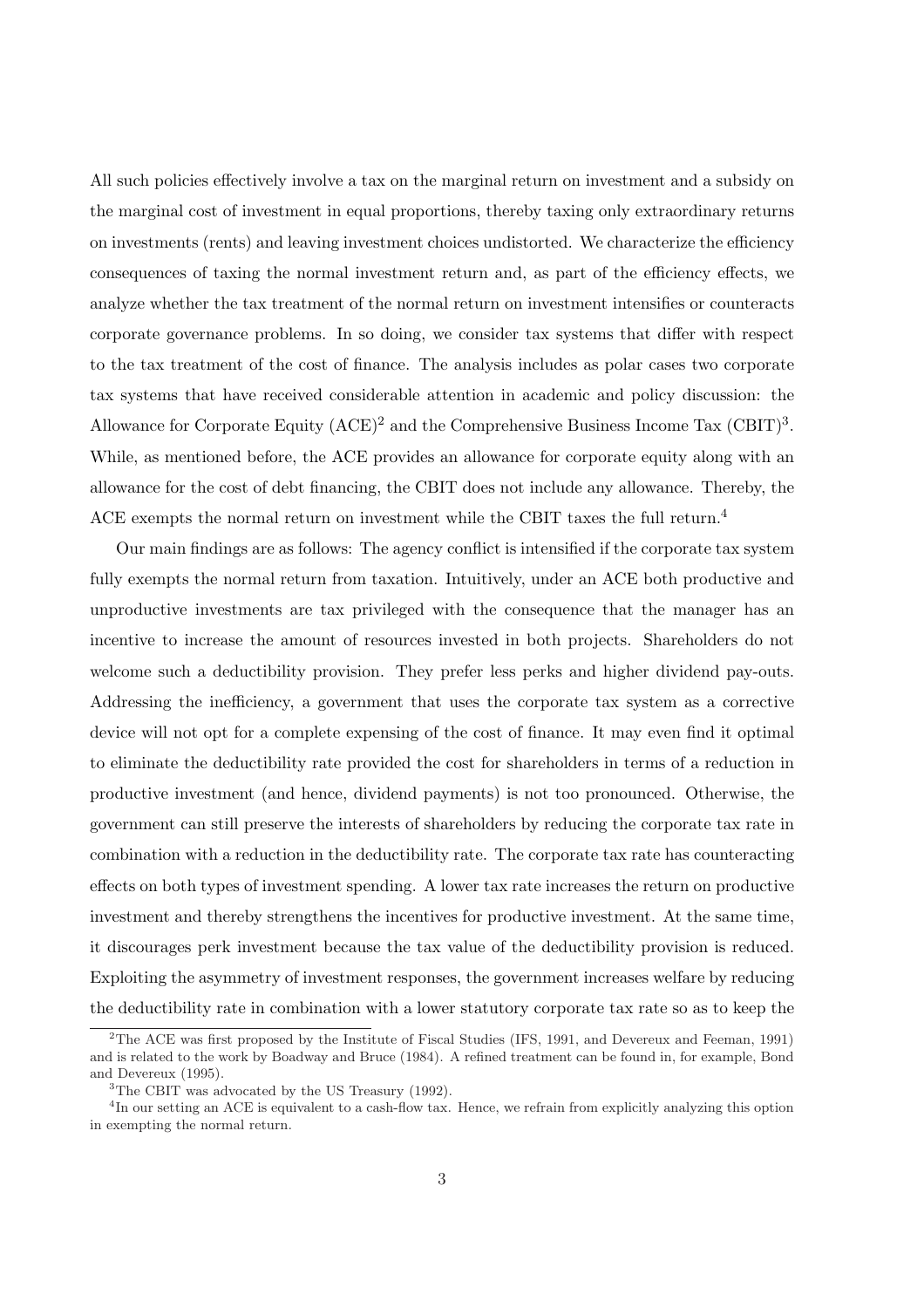effective tax rate on productive investment constant. In sum, agency costs within firms can be reduced and welfare increased by eliminating an ACE, possibly as part of a tax-cut cum basebroadening reform. As such, our results suggest that the normal return on investment should be included in the tax base. We find that the results hold irrespective of how firms finance investments, i.e., whether retained earnings, new equity issue or corporate debt is used as the marginal source of funds.

A frequently mentioned argument against the ACE and in favor of a CBIT is that the latter may lead to higher tax revenues and welfare, most notably when combined with an immediate write-off provision, known as the R-based cash-flow tax (see, e.g., Radulescu and Stimmelmayr, 2007).<sup>5</sup> Our welfare results rely primarily on adjustments in perk investment and not on adjustments in tax revenues. Also, introducing an immediate write-off in exchange for an ACE would preserve incentives to spend on perks.

The results of this paper have implications for tax policy. Various countries have opted for or consider augmenting the deductibility of debt finance by a similar provision for equity finance. This partly reflects the view that, since a significant fraction of new investments is equity financed through retained earnings, the additional deductibility of the cost of equity finance promotes aggregate investment and growth (see, e.g., Bond, 2000, Auerbach et al., 2008, Griffith et al., 2008, and Devereux and De Mooij, 2009). This paper's findings suggest that the move to an ACE system will increase aggregate investment which, however, may well aggravate corporate agency problems and reduce welfare.

This paper proceeds by providing a literature review in Section 2, followed by a description of the model set-up in Section 3 and of firm investment policy in Section 4. Section 5 presents a welfare analysis and Section 6 considers extensions to the basic set-up. A summary of the main results and some conclusions are presented in Section 7.

## 2 Related Literature

As outlined above, our paper differs from the large body of public finance literature which typically abstracts from the effects of corporate taxes on corporate agency problems (Auerbach, 2002; Hasset and Hubbard, 2002). An early exception is found in Kanniainen and Södersten

<sup>5</sup>Absent agency conflicts, an ACE and a CBIT in combination with an immediate write-off provision (R-based cash-flow tax) leaves investment incentives unchanged. The tax base, however, changes because under the R-based cash-flow tax only new investments reduce the tax base, while under an ACE the cost of debt and equity finance lowers the tax base.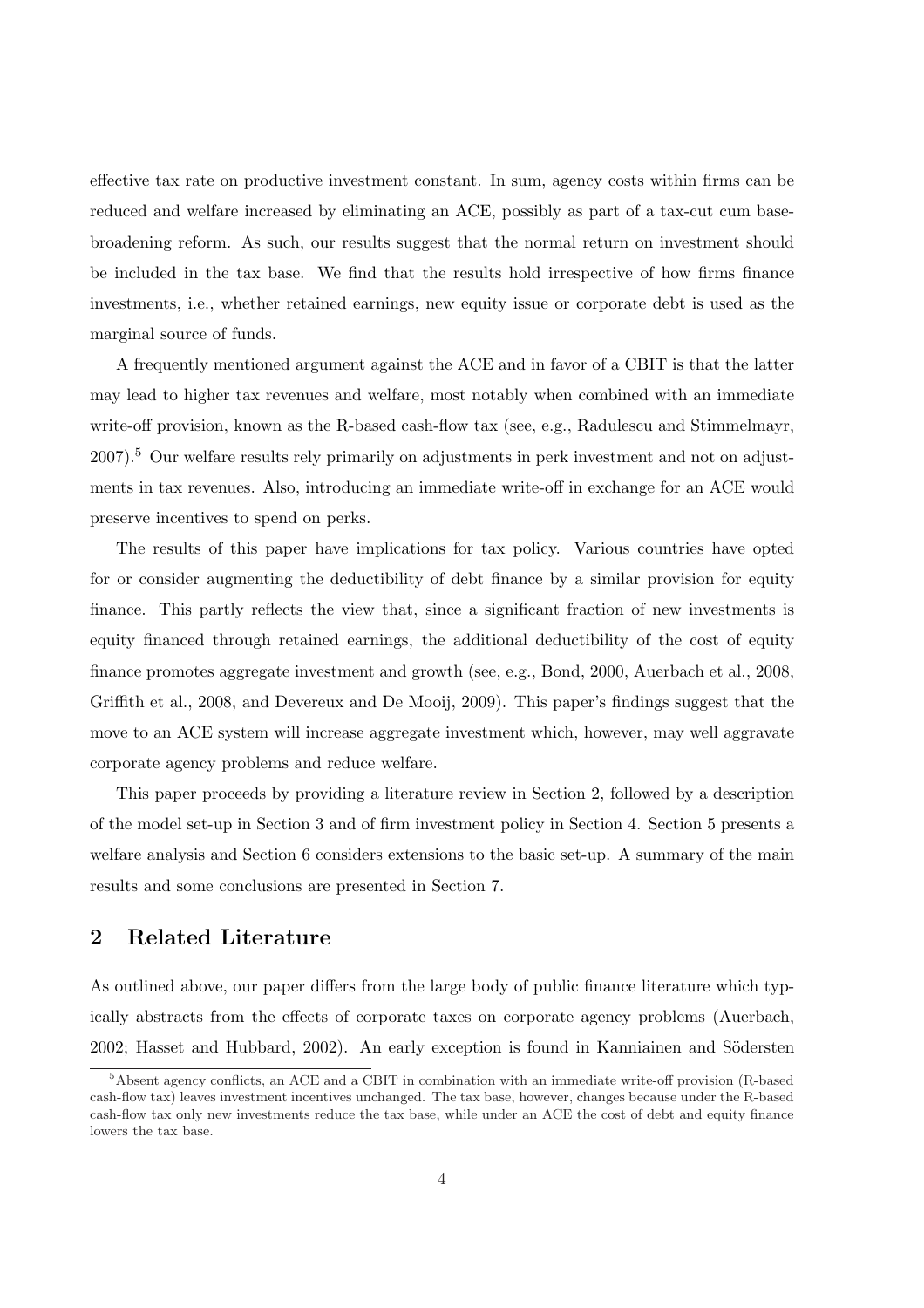(1994) who analyze the impact of bank monitoring on the response of firms to corporate taxes. They take the view that monitoring perfectly solves any conflict between shareholders and the management; hence, agency problems that result in diverging investment incentives are effectively absent in their analysis. Only recently have agency problems made an explicit appearance in tax policy analysis. Desai et al. (2007) show that, when managers can divert resources, corporate taxes interact with the level of investment and rent diversion.<sup>6</sup> However, they abstract from deductibility provisions related to the cost of finance and a welfare analysis of corporate taxation.<sup>7</sup>

Chetty and Saez (2007) introduce dividend taxes into a model in which, as we assume, managers can use funds either for perks or for productive investments.<sup>8</sup> Dividend taxes have the same impact on a manager's choices as does equity-based incentive pay. They both influence the share of firm profits that managers and external shareholders receive. Hence, any effects of dividend taxes can be undone by adjustment in the management contract. An interesting implication is that, to the extent that external shareholders can coordinate interests when offering incentive contracts, dividend taxes exert no first-order welfare loss. The efficiency costs only comprise the standard Harberger deadweight burden, despite the pre-existing distortion in investment choices. Put differently, there is no inherent force that guarantees such contract adjustments and, hence, the absence of first-order welfare losses with corporate taxes. In fact, we find that in many reasonable economic environments contract adjustments reinforce the effects of the tax system on investment incentives. The tax system thus not only promotes perks, but also undermines incentives by shareholders (deciding on incentive contracts) to address corporate agency problems. In a revised version of their work, Chetty and Saez also consider the efficiency effects of corporate taxes, but, importantly, do not introduce a deductibility provision for the cost of finance (Chetty and Saez,  $2009$ ).<sup>9</sup> Therein, corporate taxes do not change the incentives to invest in perks and, as a consequence, corporate taxes may not generate first-order

<sup>&</sup>lt;sup>6</sup>In their model the agency problem takes the form of theft rather than empire building as in our paper. Hence, resources leave the firm instead of staying within the firm. From that perspective, the work of Desai et al. (2007) is more targeted to economies with poor corporate governance systems.

<sup>7</sup>Besides corporate taxes, they also consider tax enforcement policies. See also Desai and Dharmapala (2006) and Crocker and Slemrod (2005) on tax enforcement policies when managers and shareholders have misaligned interests.

<sup>8</sup>Related contributions on dividend taxation include Gordon and Dietz (2009) and Korinek and Stiglitz (2009). In particular, unlike Gordon and Dietz (2005) and Chetty and Saez (2007), Korinek and Stiglitz assume that managers have a higher discount rate than shareholders. Hence, managers are myopic.

<sup>&</sup>lt;sup>9</sup>The revised version of the paper came to our knowledge in fall 2009, after this paper had been written. Interestingly, both papers independently adopt the same model for analyzing endogenous incentive contracts.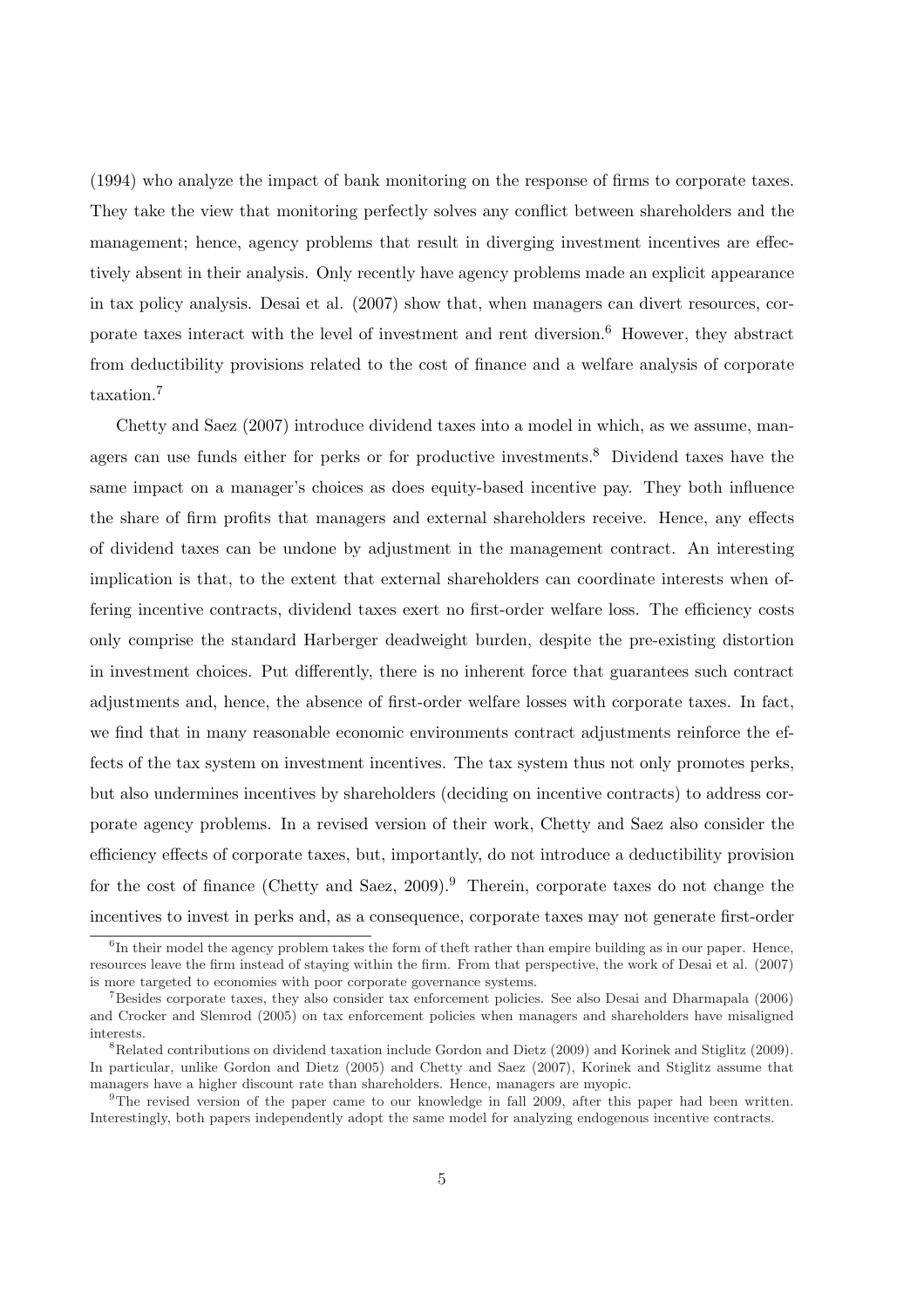welfare losses. Part of the difference in results is due to the deductibility of the cost of finance in our model which applies both to productive and non-productive investment. The corporate tax acts like a subsidy on unproductive investment and, hence, creates first-order welfare losses.

Finally, Keuschnigg and Nielsen (2004) focus on a different type of agency problem that particularly applies to start-up firms. Their success probability depends on the effort of both venture capitalists and entrepreneurs. Keuschnigg and Nielsen analyze various tax policies in the presence of the moral hazard problem. For instance, subsidies will in general have different efficiency effects depending on whether they are granted before or after effort decisions are made. Keuschnigg and Ribi (2009) relate the finding to a cash-flow tax and an ACE which inherently differ with respect to the timing of tax reliefs. The cash-flow tax grants it up front when investments are made while the ACE grants a tax relief only when returns are realized. When effort decisions are made in between, only the ACE exerts positive incentive effects. Absent interim decisions, the two tax systems are equivalent in terms of efficiency, and introducing them similarly increases welfare because they relax the entrepreneur's finance constraint. We show that an ACE, and also a cash-flow tax, are generically welfare dominated by tax systems that allow only for limited or no deductibility provisions or, equivalently, immediate write-off provisions. The welfare result is rooted in the managers' taste for perk investment – a preference which is absent in Keuschnigg and Ribi.

#### 3 Model Set-Up

Consider a two-period model of corporate investment in which, similar to Chetty and Saez (2007), managers can make two types of investments: productive investments I and unproductive investments (pet-projects)  $J$ . Initially, the firm has cash holdings  $X$  and possibly a positive amount of debt  $B$  that can either be paid out as dividends,  $D_1$ , or used for productive investment or for pet-projects. Thus, the firms flow of dividends in period  $1, D_1$ , is

$$
D_1 = X + B - I - J.\t\t(1)
$$

In period 2, the firm produces output using the technology  $f(I)$  which is strictly increasing and concave in the amount of productive investment. At the end of period 2, the firm is liquidated and all liquidation proceeds net of taxes and liabilities are paid to shareholders. Hence, dividend payments in the second period depend on the firm's net-of-tax profits minus principal and interest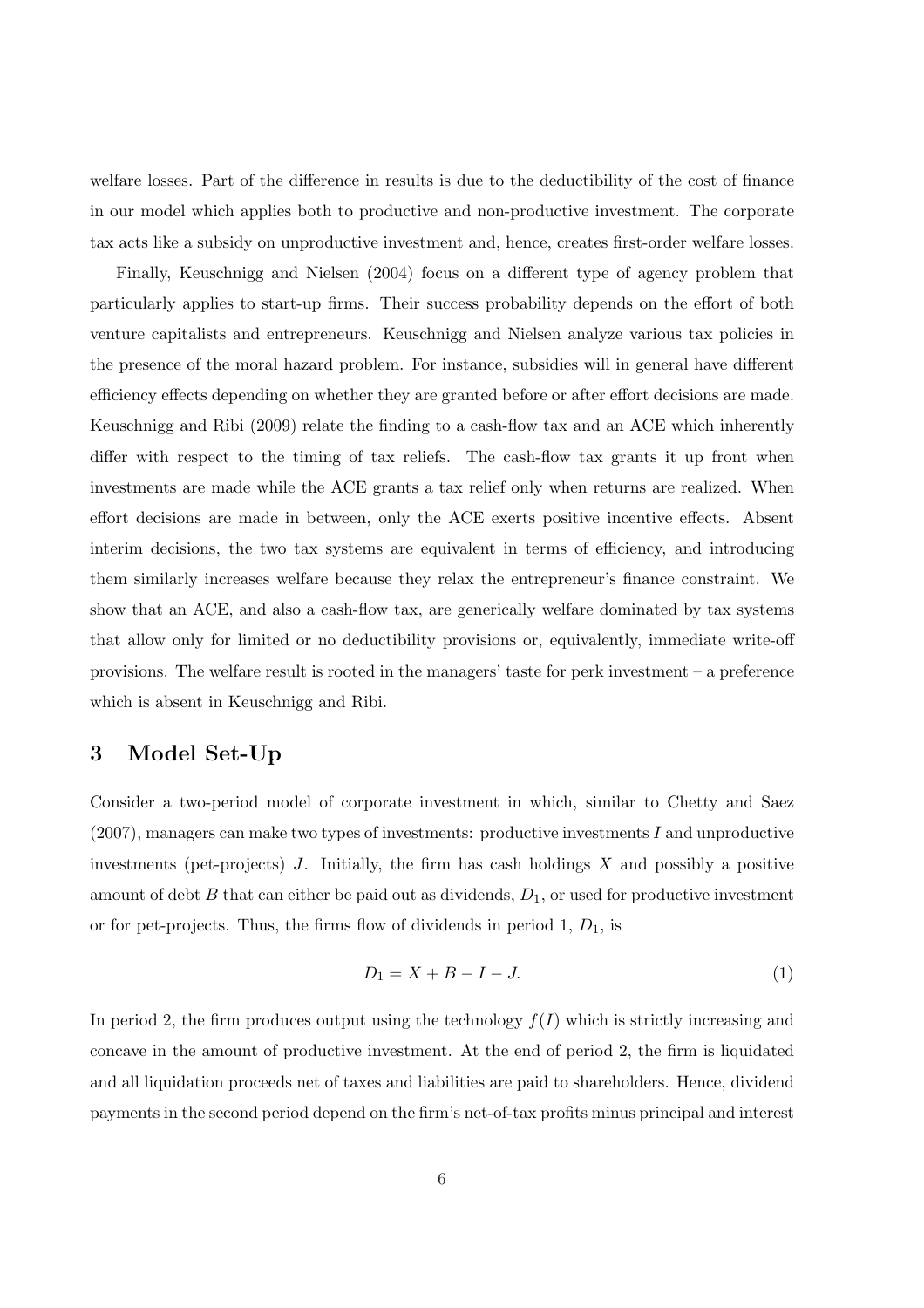on debt:

$$
D_2 = (1 - \tau)f(I) + \tau r(z_1 B + z_2 (K - B)) + \tau K - (1 + r)B,
$$
\n(2)

where  $K = I + J$  denotes the aggregate amount of investment and  $K - B > 0$  is the equity base of the firm (after first-period dividends are paid out). The first term in (2) denotes the net-of-tax return on productive investments I. The second term gives the tax savings due to a deductibility of the cost of finance. The variables  $z_1, z_2 \in [0,1]$  indicate the extent to which debt interest and the opportunity cost of equity capital are deductible from the corporate tax base. When both tax parameters equal one, debt interest and the opportunity cost of equity are fully tax deductible as is the case under the Allowance for Corporate Equity (ACE) system. If neither of the two cost components are tax deductible, implying  $z_1 = z_2 = 0$ , the tax systems resembles the Comprehensive Business Income Tax (CBIT). Most existing tax systems include elements of both polar systems by deducting only the cost of debt finance, i.e.  $z_1 = 1$  and  $z_2 = 0$ . Capital is assumed to fully depreciate after use in production. The third term in (2) represents the tax savings due to capital depreciation.<sup>10</sup>

We consider a mature firm that uses retained earnings to finance both types of investments at the margin. The value of a firm is determined by the present value of all future dividend payments less equity injections. Since a mature firm with excessive cash flow will not issue new equity, the firm value is  $11$ 

$$
V = D_1 + \frac{D_2}{1+r},\tag{3}
$$

where  $D_1$  and  $D_2$  are given by (1) and (2), respectively. We do not formally introduce a dividend tax in (3). The results of our paper, however, equally hold in the presence of dividend taxation as long as corporate taxes cannot be fully credited against the shareholder's personal income tax. Tax systems that entail an incomplete offset of corporate taxes at the shareholder level are implemented in a variety of countries, including Germany, the US, and the UK.

 $10$ We abstain from introducing an immediate write-off of investment expenses in period 1. Such a provision can be considered by subtracting the term  $z_3(I+J)(1+r)$  from the firm's tax base in period 2. If  $z_3 = 1$ , the tax system offers a full immediate write-off. An immediate expensing of investment has equivalent effects on investment incentives and on welfare as the deductibility of the cost of investment finance.

<sup>&</sup>lt;sup>11</sup>Strictly speaking, it is only in the presence of dividend taxation that a mature firm with sufficient cash flows never issues equity and distributes dividends simultaneously (see, e.g., Sinn, 1987, 1991b). Intuitively, a corporation which raises 1 Euro of equity capital and simultaneously pays out 1 Euro as dividends, lowers shareholders' wealth. Shareholders have to pay 1 Euro of new equity, but receive only a net income of  $1 - \tau^D$ Euros when 1 Euro is distributed as dividends by the firm (with  $\tau<sup>D</sup>$  denoting the dividend tax). The reasoning applies in a neoclassical investment model, but also in the agency model adopted here in which the manager owns a share  $\alpha > 0$  of the firm.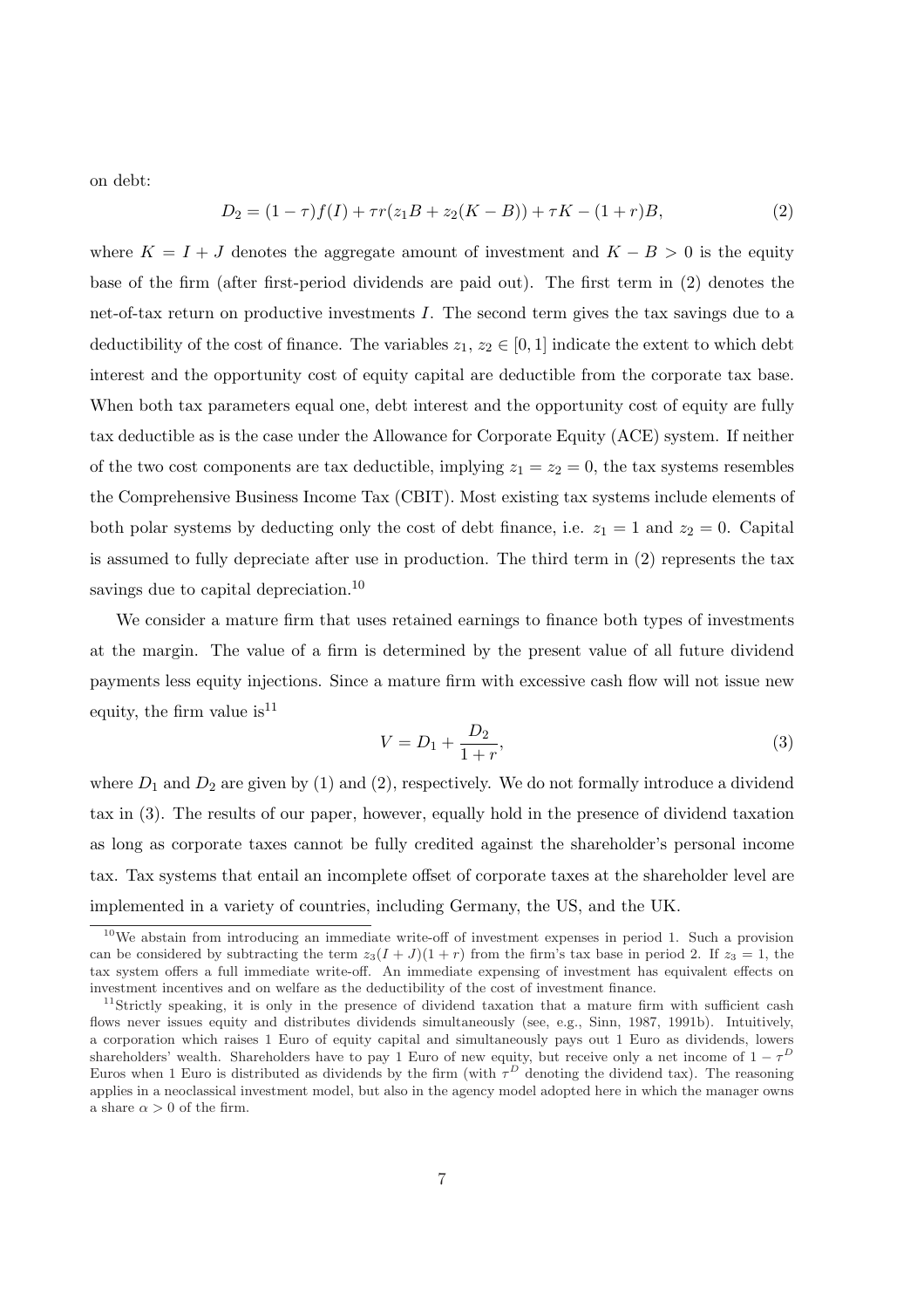As indicated above, shareholders and the manager have non-congruent investment incentives. In particular, managers either invest productively or unproductively. While productive investments I yield a pecuniary net-of-tax return of  $(1 - \tau) f(I)$ , which capitalizes in firm value, pet projects J solely generate a private benefit  $q(J)$  for the manager, where manager utility  $q(J)$  is strictly increasing and concave. One may view  $J$  as empire-building investments or investments that imply a quiet life for managers. In either case, capital  $J$  remains inside the firm and is part of the firm's balance sheet.<sup>12</sup>

Both investments, I and J, are non-verifiable, i.e. neither shareholders nor the government is able to verify (at reasonable costs) whether the investments are productive or perks.<sup>13</sup> This has two implications. First, the tax system cannot distinguish between the two investment types. The deductibility of the cost of finance as well as depreciation applies to both types; see  $(2)$ .<sup>14</sup> Secondly, shareholders cannot offer contracts to managers which are conditioned on the level of J, ensuring  $J = 0$ . Still, shareholders may use manager compensation contracts as a mechanism to align the incentive of managers and shareholders.<sup>15</sup> The contract may specify that the manager gets a stake  $\alpha \in (0,1)$  in the firm in addition to a fixed wage a, which without loss of generality is set to zero in the sequel.<sup>16</sup> The remaining shares are owned by external shareholders.<sup>17</sup> These shareholders would like to induce the manager to invest so as to

<sup>16</sup>Manager compensation frequently takes the form of equity-based compensation (either managerial owned stock or stock options); see Murphy (1999). Incentive packages may also include bonus payments associated with higher firm earnings. We omit this type of incentive pay because it is not essential for the results of the paper.

<sup>&</sup>lt;sup>12</sup>Note, we do not view J as resources that are directly diverted by the manager. We thereby implicitly assume "mature" corporate governance structures to be in place which preclude theft on the part of the manager. See, for instance, Desai et al. (2007) on managers' incentives to divert resources in low-quality governance economies.

<sup>&</sup>lt;sup>13</sup>This implies that the input-output relation prescribed by  $y = f(I)$  is not verifiable such that the inverse  $f^{-1}(y)$  cannot be used to contract on I.

<sup>&</sup>lt;sup>14</sup>Alternatively, we could allow that capital does not depreciate or that I and J depreciate at different rates. Still,  $I + J$  is part of the balance sheet and the cost of financing  $I + J$  is deductible under the corporate income tax, provided  $z_1, z_2 > 0$ .

<sup>&</sup>lt;sup>15</sup>Corporate debt may equally ameliorate agency problems. Debt effectively mortgages the normal return on investment that must be paid out to debt claimants, thereby reducing the free cash flow available for perks (Jensen, 1986, 1993; Grossman and Hart, 1982). The threat of firm liquidation inherent to debt finance provides similar incentives on perk spending (Aghion and Bolton, 1992; Bolton and Scharfstein, 1996). As a caveat, the incentive device is found to be only partly effective in practice because firms typically have enough cash flow to service debt, thereby leaving some free cash flow to managers (Allen and Gale, 2000). Our results are compatible with the disciplining effect of corporate debt as long as the debt mechanism does not perfectly curb empire-building tendencies, i.e., managers have access to free cash flow at least at the margin.

<sup>&</sup>lt;sup>17</sup>With a risk-neutral manager it is optimal for the shareholders to set  $\alpha = 1$  in exchange for an up-front payment. The model can be generalized to allow for risky productive investments and risk-averse managers for which  $\alpha \in (0, 1)$  is generically optimal. We postpone such an analysis to Section 5 in order to present the basic mechanism which renders the tax deductibility of the cost of finance welfare-deteriorating in the simplest possible way.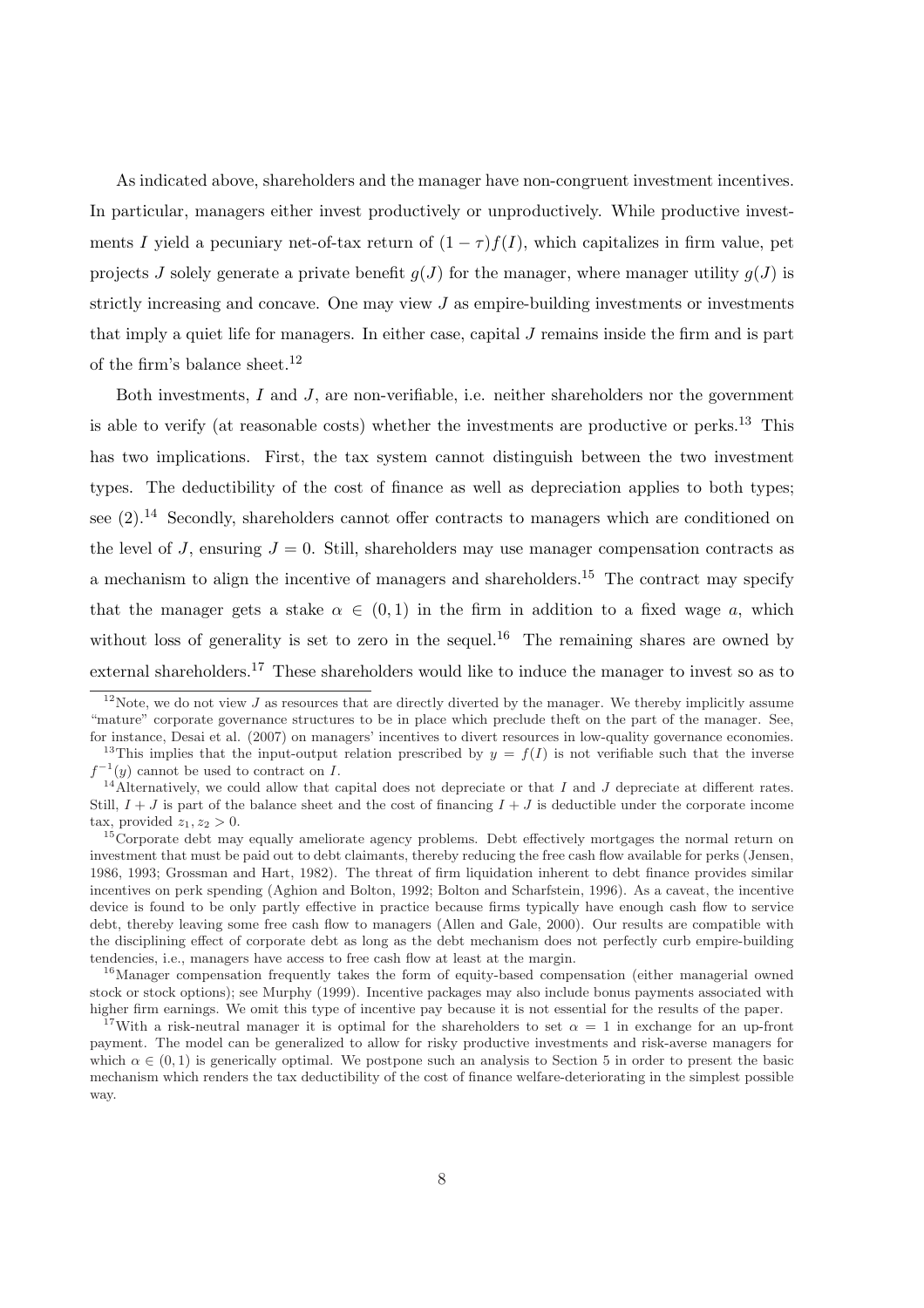maximize their wealth

$$
V^{S} = (1 - \alpha) \left( D_1 + \frac{D_2}{1+r} \right). \tag{4}
$$

Noting (1) and (2), the wealth of the shareholders is maximized if managers do not engage in pet projects,  $J$ , and if they select an investment level  $I$  which satisfies

$$
f'(I) = \frac{1 + r - (1 + z_2 r)\tau}{1 - \tau}.
$$
\n(5)

The investment plan of the firm is still distorted away from the efficient level as long as the tax system does not provide full deductibility of equity cost of finance. If it does  $(z_2 = 1)$ , as is the case under an ACE tax system, the investment rule reduces to  $f'(I) = 1 + r$ .

Agency problems arise when investment decisions are delegated to a manager who chooses productive investments I and pet projects  $J$  (and thereby  $D_1$  and  $D_2$ ) so as to maximize

$$
V^{M} = \alpha \left( D_{1} + \frac{D_{2}}{1+r} \right) + \frac{g(J)}{1+r},
$$
\n(6)

where dividend payments follow from  $(1)$  and  $(2)$ . The incentive contract influences the manager's objective. A higher equity-based compensation (higher  $\alpha$ ) increases the manager's weight attached to firm value relative to private utility.<sup>18</sup>

The timing of events is as follows: In period 1, the management chooses the level of investments I and pet projects  $J$ . In period 2, production takes place, taxes are collected, shareholders receive dividend payments  $D_2$ , and the manager receives utility  $g(J)$ . We apply backward induction to solve for a subgame-perfect equilibrium.

### 4 Firm Behavior

The manager maximizes (6) subject to (1) and (2). Investment policy critically depends on whether first-period dividend payments are positive. Provided  $D_1$  is zero, the first-order condition for  $I$  is<sup>19</sup>

$$
\alpha(1-\tau)f'(I) = g'(X+B-I),\tag{7}
$$

<sup>18</sup>Incentive pay (most notably stock options) may lead to perverse manager incentives, taking the form of restating earnings, committing fraud or investing on a short-term rather than long-term perspective at the expense of shareholders (see, e.g., Burns and Kedia, 2006). We may account for the additional agency cost by, for instance, subtracting the leakage term  $\alpha\beta$  from the first-period dividend equation (1), where  $\beta > 0$  measures the intensity of the agency cost associated with incentive pay. The results will stay the same.

 $19$ External financing due to, for example, new share issue is associated with significant transaction costs which prohibits firms to use new share issue as a regular means to overcome a lack of sufficient internal funds as we assume here. Interestingly, the constrained financing view proves useful in reconciling the extensive margin of firm dividend responses to the 2003 dividend tax cut in the U.S. (see Chetty and Saez, 2009). In Section 5 we extend the analysis to allow firms to issue new shares as well as to use debt finance at no transaction costs.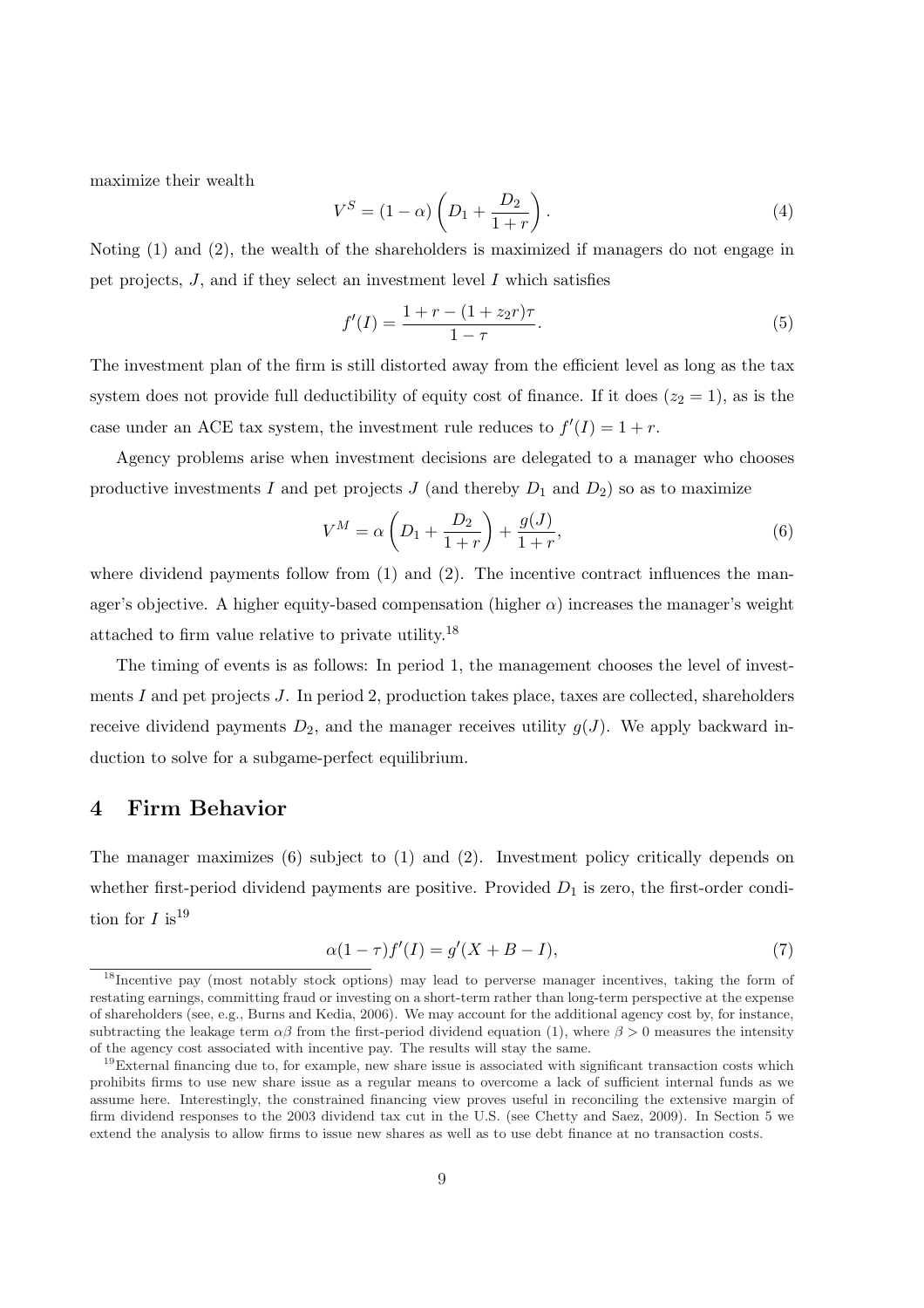where  $J = X + B - I$  is residually determined. The level of  $D_1$  is indeed zero if  $(1 - \tau) f'(I)$  +  $z_2 \tau r + \tau > 1 + r$  holds at the optimum prescribed by (7). Combining (7) with the inequality, the absence of first-period distributions is more likely the lower initial cash holdings  $X + B$  or the lower the manager's share in the firm  $\alpha$ . Following (7), the manager weights the additional second-period dividend payments when investing productively against the loss in private utility from perks. Since the subsidy  $z_2$  is granted to both investment types, the relative attractiveness of productive and perk investment is not affected by  $z_2$ . Hence, the subsidy leaves investment incentives unchanged and, along with the subsidy  $z_1$ , proportionally capitalizes in firm value.

When dividend payments are positive in all periods, the first-order conditions for the optimal choice of investments,  $I$ , and pet projects,  $J$ , are

(a) 
$$
\frac{\partial V^M}{\partial I} : \alpha \left[ -1 + \frac{1}{1+r} \left( (1-\tau) f'(I) + z_2 \tau r + \tau \right) \right] = 0
$$
  
\n(b) 
$$
\frac{\partial V^M}{\partial J} : \alpha \left[ -1 + \frac{1}{1+r} \left( z_2 \tau r + \tau \right) \right] + \frac{g'(J)}{1+r} = 0.
$$
\n(8)

Productive investment yields an increased dividend payout in period 2 consisting of the netof-tax return on the productive investment and the tax advantage resulting from the deductibility of the cost of equity finance. At the optimum, the marginal benefit equals the loss in dividend payments in period 1, as shown by the first-order condition (8a). Since the benefits and costs of productive investments fully capitalize in dividend payments, which accrue to the manager and external shareholders in proportions  $\alpha$  and  $1 - \alpha$ , the investment incentive of the manager and external shareholders are perfectly aligned. The amount of I coincides with the level preferred by external shareholders; c.f. (5).

Following (8b), the manager invests in pet projects up to the point where the reduction in dividend payments equals the marginal utility of pet projects. The reduction in dividend payment equals the rise in unproductive investment net of tax savings due to the deductibility of the cost of equity finance and the depreciation allowance. As the benefit of perks does not capitalize in the firm value, pet projects create a wedge between the manager's investment incentives and the shareholders' interest. Consequently, the manager pays out too little dividends in order to finance his own projects – a finding that is in line with the free cash flow hypothesis of Jensen and Meckling (1976).

Differentiation of (8a) and (8b) with respect to the corporate tax rate  $\tau$  yields

(a) 
$$
\frac{dI}{d\tau} = \frac{f'(I) - rz_2 - 1}{(1 - \tau)f''(I)}
$$
  
\n(b)  $\frac{dJ}{d\tau} = \frac{-\alpha(1 + rz_2)}{g''(J)} > 0.$  (9)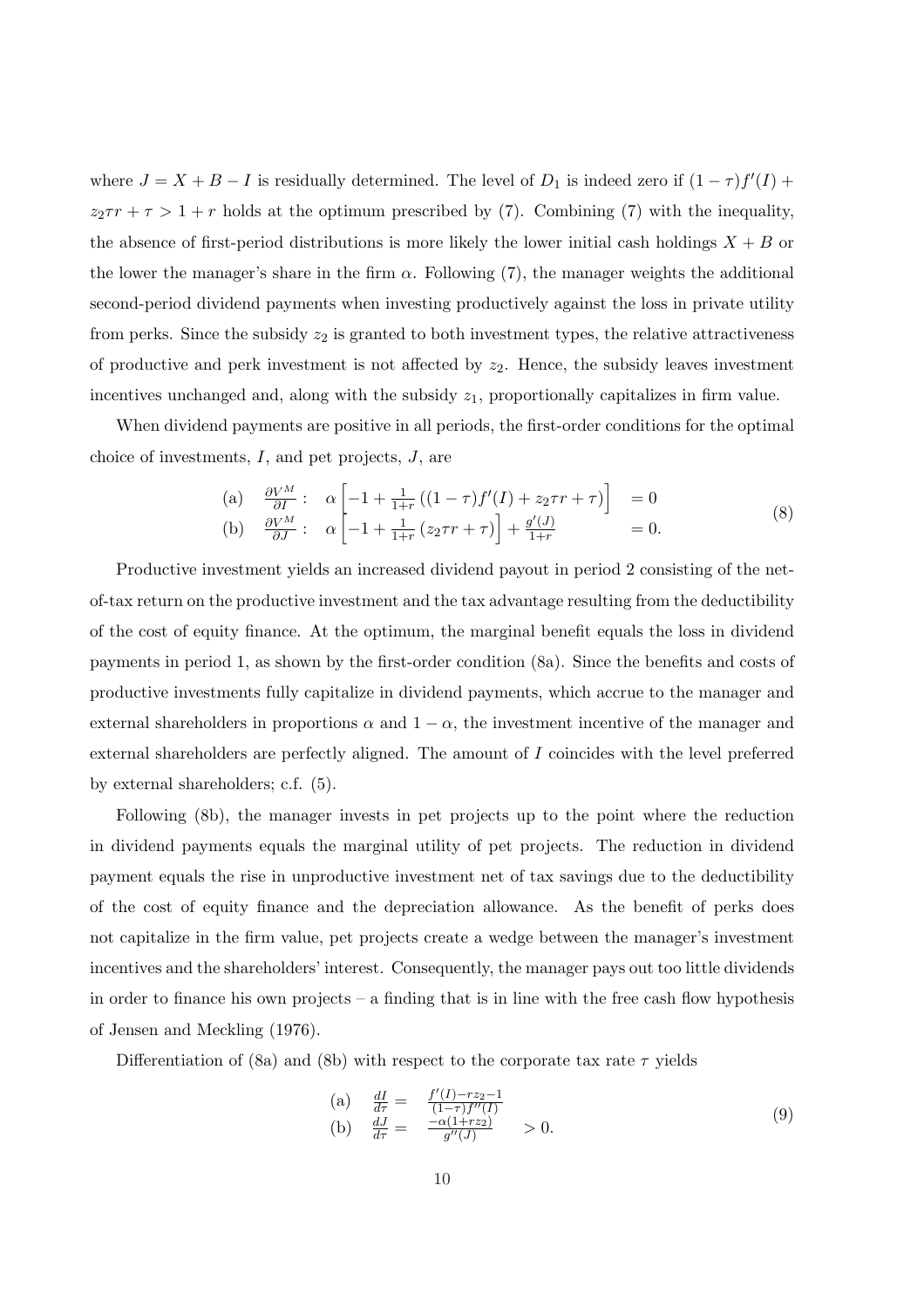A rise in the tax rate increases the value of the deductibility provision, while it lowers the net-of-tax return on productive investments. Using (8a) and (9), the latter effect dominates for  $z_2 \in [0, 1)$  which signs the investment response (9a) negative.<sup>20</sup> When  $z_2 = 1$ , both effects cancel out and the tax rate has no distorting effect on the level of productive investment. A full deducibility provision transforms the corporate income tax into an ACE which leaves productive investment incentives unaffected (c.f. Boadway and Bruce, 1984; Devereux and Freeman, 1991). A higher tax rate has an unambiguously positive effect on pet projects because the value of the  $\,$  cost deductibility as well as depreciation provision rises.  $^{21}$ 

Differentiating (8a) and (8b) with respect to the deductibility rate  $z_2$  gives

(a) 
$$
\frac{dI}{dz_2} = -\frac{\tau r}{(1-\tau)f''(I)} > 0,
$$
  
\n(b)  $\frac{dJ}{dz_2} = -\frac{\alpha \tau r}{g''(J)} > 0.$  (10)

A rise in the deductibility rate,  $z_2$ , promotes spending for both productive investments and pet projects which reflects the higher subsidy on new investments. As to perturbations in the deductibility rate  $z_1$ , we find no effect on investment:

$$
\frac{dI}{dz_1} = \frac{dJ}{dz_1} = 0.
$$
\n(11)

Intuitively, both investment types are equity financed at the margin, such that a more generous deductibility rate for interest payments leaves investment incentives unaffected, and so only capitalize in the firm value.

## 5 Welfare Implications

Subsequently, we will analyze whether corporate tax policy and, in particular, the choice of the corporate tax base, can be used to ameliorate agency problems in firms. To focus on the corrective role of tax policy we assume that tax revenues are rebated to tax payers as a lump sum. The surplus measure comprises firm value, utility from perks and tax revenues.

The government sets  $\tau$  and  $z_2$  so as to maximize the sum of private welfare (comprising firm value and utility from perks) and discounted tax revenues, anticipating how investment choices

<sup>&</sup>lt;sup>20</sup>Formally, using (8a) we find sign $\{dI/d\tau\}$ =-sign $\{1 - z_2\}$ .

 $21$ Fiscal deprecation is not necessary for the result to hold. Even when perks do not fiscally depreciate, as in Chetty and Saez (2009), we cannot avoid the conclusion in our model. Investment outlays (productive and unproductive) are part of the capital stock whose cost of finance is tax deductible.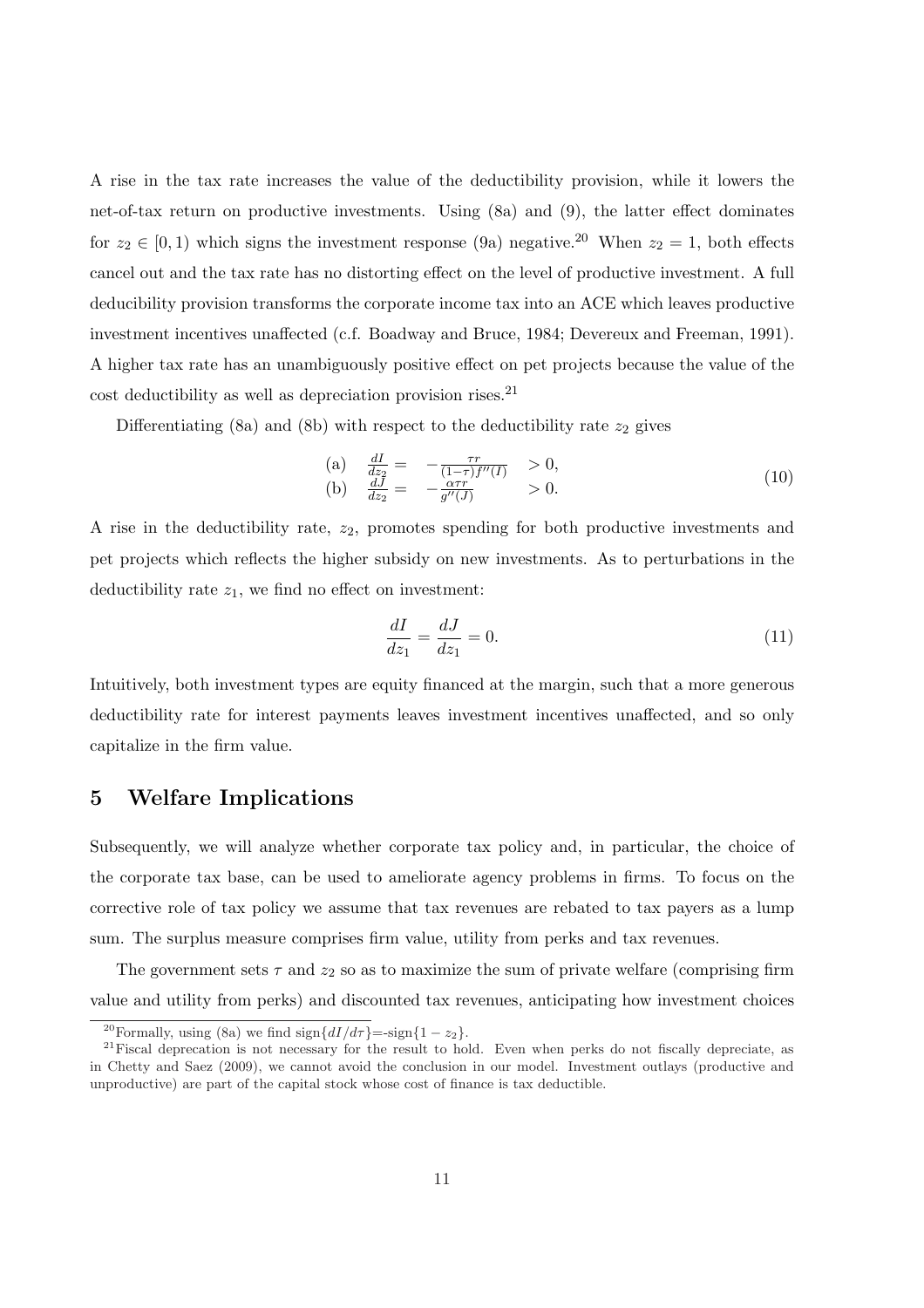respond to the tax system.<sup>22</sup> Formally, using  $(1)$  and  $(2)$  the government solves

$$
\max_{\tau,z_2} X + B - I - J + \frac{f(I) - (1+r)B - T}{1+r} + \frac{g(J)}{1+r} + \frac{T}{1+r},\tag{12}
$$

where

$$
T = \tau (f(I) - (z_1 rB + z_2 r(K - B)) - K)
$$
\n(13)

and investment responses follow from (7) or (8).

#### 5.1 No First-Period Dividend Payments

We first turn to the case in which first-period dividend payments are zero, effectively assuming that  $X + B$  is not too large. Using (7) and noting that  $dI + dJ = 0$ , the welfare consequence of a tax rate change is

$$
(1 - \alpha) \frac{f'(I)}{1 + r} \frac{dI}{d\tau} + \tau \frac{f'(I)}{1 + r} \frac{dI}{d\tau} < 0. \tag{14}
$$

Higher corporate taxes lower productive investments and increase perk investments. Thereby, the manager exerts an externality since a fraction of  $1-\alpha$  of the reduced second-period dividend income is borne by external shareholders. This creates a first-order welfare effect as captured by the first term. The second term is the familiar Harberger deadweight loss which adjustments in private choices exert on tax revenues. Here, the private decision is the manager's choice of productive investment. The latter drop in response to a higher tax which decreases tax revenues. The Harberger term is proportional to  $\tau$  and, hence, is a second-order effect. In total, the welfare costs of the statutory corporate tax are negative, thereby leaving no corrective role for the statutory corporate tax rate.

Following  $(7)$ , investment behavior is unaffected by the deductibility rate  $z_2$ . The total amount of investment is constant  $(dI + dJ = 0)$  and, since the deductibility provision is granted to both investments,  $z_2$  does not influence the structure of investment. As such, changes in  $z_2$  only exert mechanical tax revenue effects, and so the deductibility provision is effectively a lump-sum subsidy. In sum,

Proposition 1: Assume the firm does not pay dividends in the first period. Then, for any level of the corporate tax rate  $\tau \in (0,1)$ , a full or partial deductibility of the cost of finance,

<sup>&</sup>lt;sup>22</sup>We abstain from a formal representation of the welfare effect of  $z_1$ . Since corporate debt is exogenous and investment levels do not respond to  $z_1$  the deductibility rate  $z_1$  is effectively a lump-sum subsidy; entailing no efficiency cost or benefit.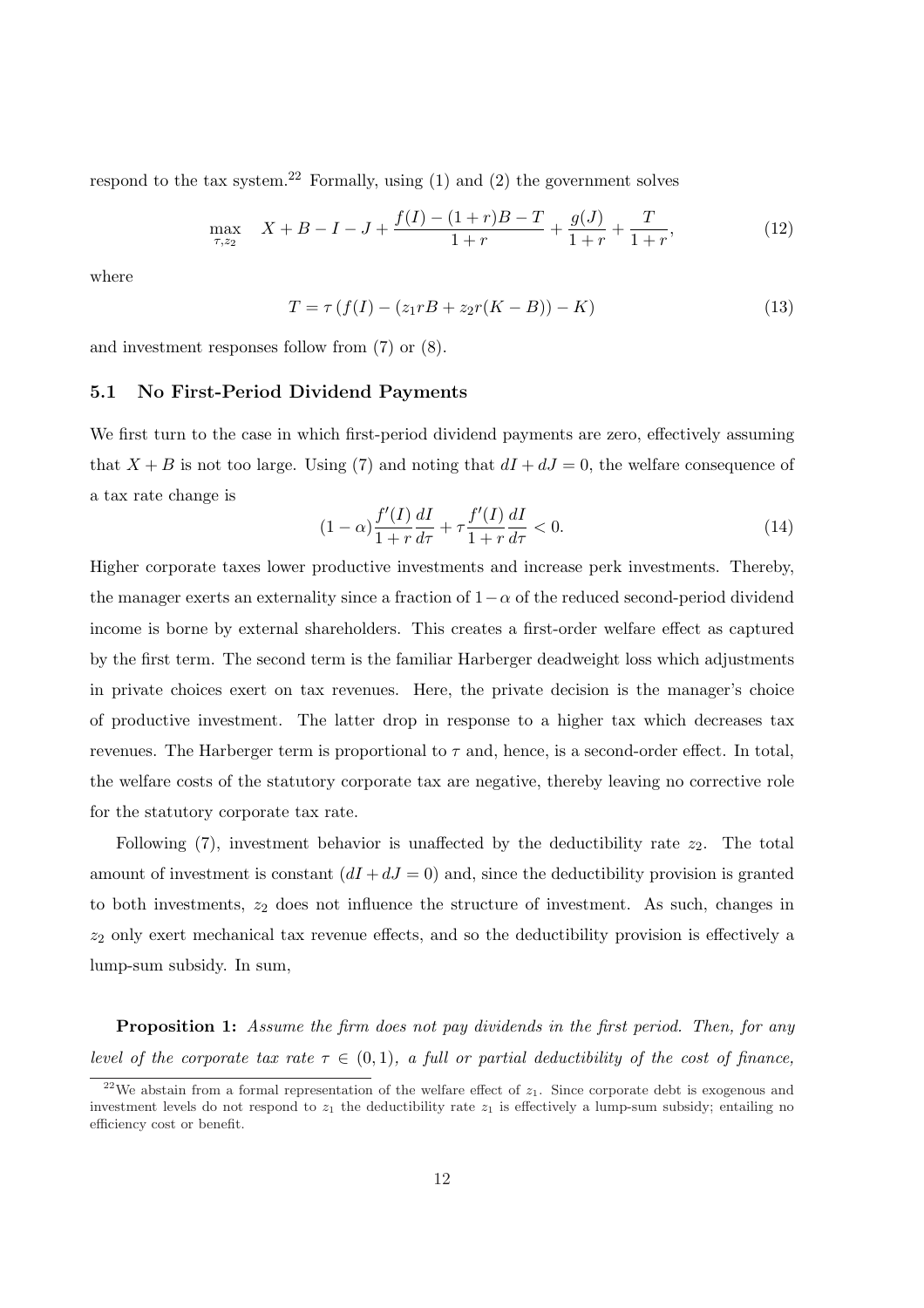$z_2 \in (0,1]$ , yields the same level of welfare as no tax deductibility,  $z_2 = 0$ .

Proposition 1 states an equivalence result: Provided all internal funds are used for investments, a tax system that exempts the normal return on investment (such as an ACE or cash-flow tax), and a tax system that taxes the full return to investment (CBIT) are equivalent for a given choice of the corporate tax rate. The finding contrasts previous literature which shows that, when interests between managers and shareholders are aligned, a tax exemption on the normal return on investment  $(z_2 = 1)$  increases welfare and, in fact, ensures efficiency of investment choices.

#### 5.2 First-Period Dividend Payments

We now consider the case in which first-period dividend payments are positive. Differentiating (12), while accounting for the first-order conditions (8a) and (8b), we get

$$
-(1-\alpha)\frac{dJ}{d\tau} + \frac{1}{1+r} \left( \tau \left( f'(I) - rz_2 - 1 \right) \frac{dI}{d\tau} - \tau \left( rz_2 + 1 \right) \frac{dJ}{d\tau} \right) < 0. \tag{15}
$$

As captured by the first term, a higher corporate tax has a first-order effect on private welfare. The term reflects the pre-existing distortion in the level of perk investment. By investing in perks the manager exerts a negative externality on external shareholders who bear a fraction  $1 - \alpha$  of the induced drop in first-period dividend income (rather than second-period income as with  $D_1 = 0$ . A higher tax increases the tax value of the deductibility provision  $z_2$  which magnifies the incentive to invest in perks and, thereby, the externality. Unlike perk investments, productive investments do not influence private welfare which follows from an application of the envelope theorem. Recall that incentives to spend on productive investment are aligned between shareholders and the management, while incentives to spend on perks are not aligned. The second term summarizes the behavioral response of the tax base. It reflects the familiar fiscal externality investment choices exert on public revenues. The Harberger term comprises the adjustment in the level of productive investment and perk investment. Following (8a), the term  $f'(I) - rz_2 - 1$  is positive for  $z_2 \in [0,1)$  and vanishes for  $z_2 = 1$ . Thus, the response in productive investments generically lowers tax revenues, albeit the government saves on subsidies. As depicted by the second term in brackets, perk investment positively reacts to higher taxes which entitles the firm to higher subsidies and, hence, reduces tax revenues. Combining terms, the overall welfare effect of the tax rate change is strictly negative. Hence, the corporate tax  $\tau$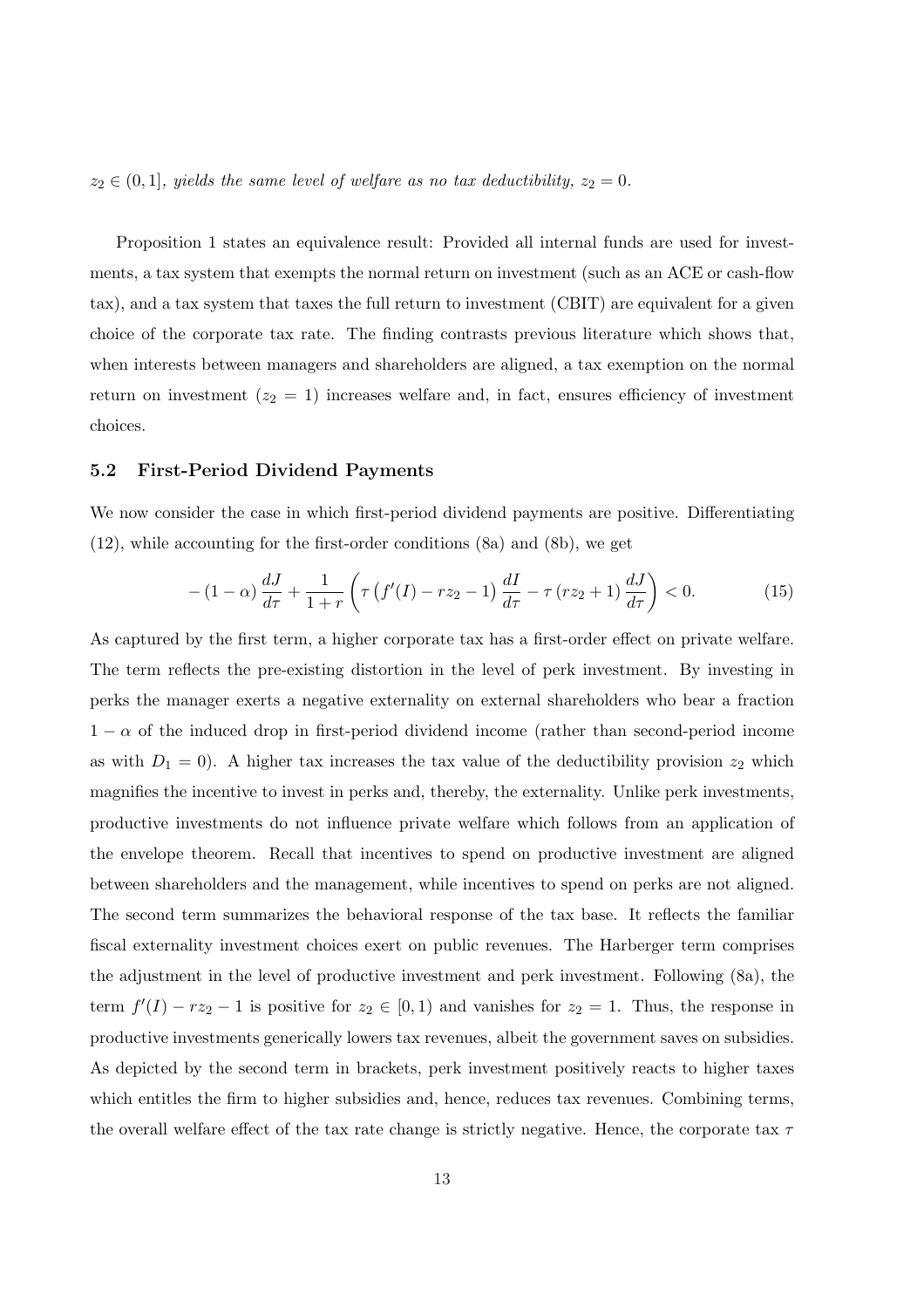exerts efficiency costs which entails no role for  $\tau$  in addressing the agency conflict.

Turning to the welfare effects of the deductibility rate  $z_2$ , we likewise find

$$
-(1-\alpha)\frac{dJ}{dz_2} + \frac{1}{1+r} \left( \tau \left( f'(I) - rz_2 - 1 \right) \frac{dI}{dz_2} - \tau \left( rz_2 + 1 \right) \frac{dJ}{dz_2} \right). \tag{16}
$$

As captured by the first term, a higher deductibility rate exerts a negative first-order effect on private welfare, given the pre-existing distortion in the level of perk investment. The second term gives the familiar fiscal externality which a change in investments exerts on public revenues. Similar to the behavioral tax revenue effect of corporate taxes, the tax base response follows from changes in productive and perk investments. Unlike (15), however, the two revenue effects in (16) are of opposite sign. A more generous deductibility provision negatively affects revenues due to the induced rise in perks, but simultaneously expands the tax base through the positive adjustment in productive investment. Taken together, the overall welfare effect of perturbations in  $z_2$  is ambiguous in sign.

At this point it might be interesting to characterize the optimal choice of  $z_2$  and  $\tau$  in the absence of an agency conflict, i.e.  $J \equiv 0$ . A higher  $z_2$  increases productive investment and hence, (16) implies to set  $z_2 = 1$ . Now, following (8) and (9) the investment response to changes in the tax rate is zero, implying that the first-order condition (15) is zero for any choice of  $\tau$ . Intuitively, allowing for a full deductibility of the equity cost of finance insulates the return on investment from the tax rate which leaves investment incentives undistorted (Boadway and Bruce, 1984; Devereux and Freeman, 1991). In this case, the efficiency cost of corporate taxation vanishes and the tax rate can be set at any feasible level to collect revenues on rents. In the presence of an agency conflict, the corporate tax is distortionary for any choice of  $z_2 \in [0,1]$ ; in particular, also for an ACE system  $(z_2 = 1)$ . Intuitively, the aggregate investment level  $K = I + J$  is inefficiently high. The manager does not account for the negative effect of perk investment on external shareholders, an effect which is magnified by  $\tau$  for all  $z_2 \in [0, 1]$ .

A cooperative choice of  $J$  would result in a lower level of perks. The interesting issue for tax policy design is whether the choice of  $z_2$  can partially implement a cooperative solution. To infer into the corrective role of  $z_2$ , note that a higher  $z_2$  exerts counteracting effects on welfare, c.f. (16). Evaluated at  $z_2 = 1$ , the positive tax base effect due to changes in productive investments is zero since, following (8a),  $f'(I) - rz_2 - 1 = 0$  at  $z_2 = 1$ . This precludes  $z_2 = 1$  to be the optimal choice of the deductibility rate. Intuitively, at  $z_2 = 1$  the return and cost of productive investment are fully included in the tax base, and so a marginal downward deviation of  $z_2$  exerts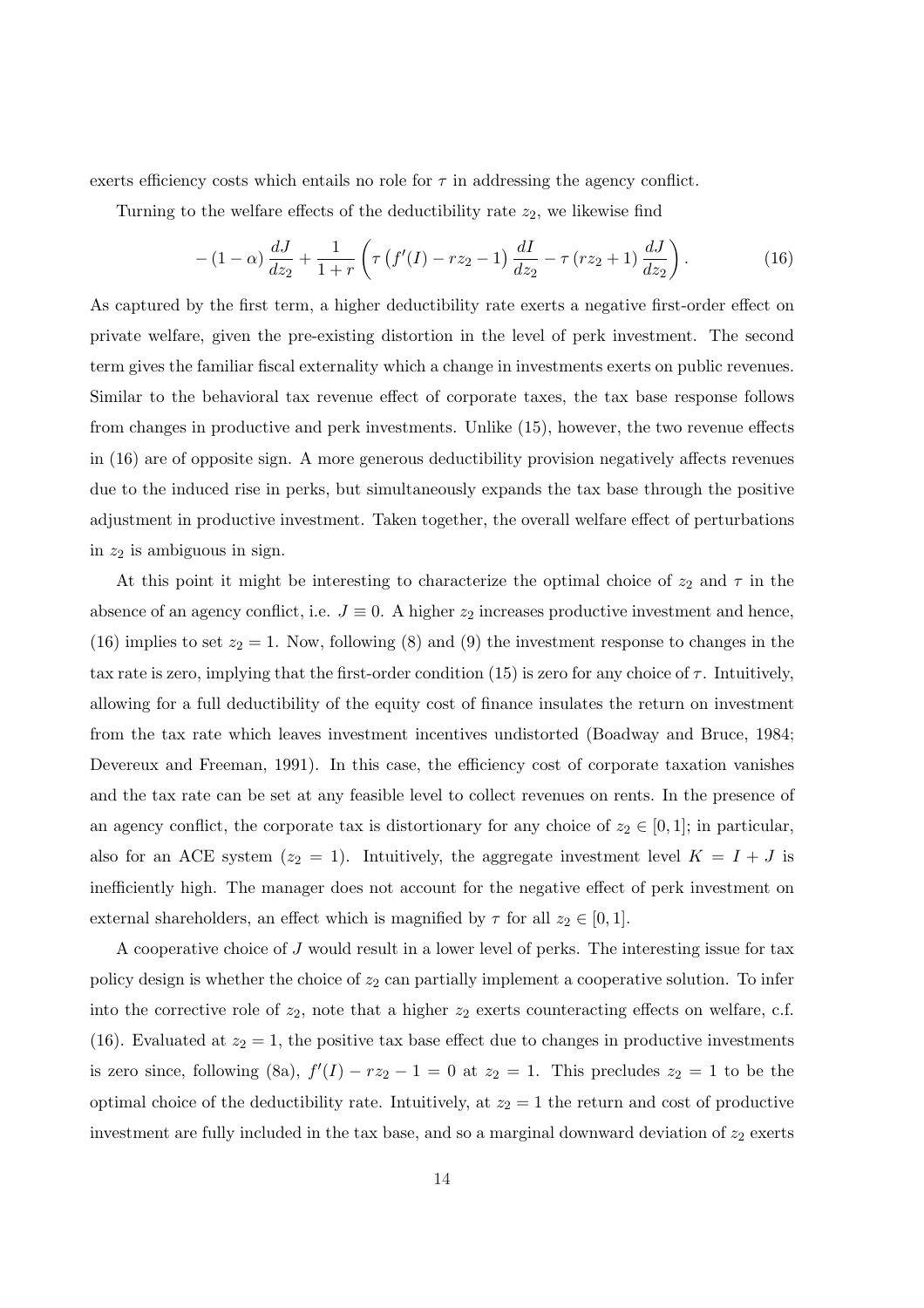no behavioral revenue effect through productive investment. The remaining welfare effects in (16) work through the adjustment in perk investments which are negative in sign. In sum,

**Proposition 2:** When  $D_1 > 0$  and managers have a taste for perk investments, a corporate tax system which allows for a full deductibility of the cost of equity finance  $(z_2 = 1)$  is welfaredominated by a tax system which entails a marginally lower deductibility rate  $z_2$ . The result holds for any level of the corporate tax rate  $\tau \in (0,1)$ .

Proposition 2 shows that an ACE tax system is not welfare enhancing in the presence of an agency conflict. First, a less generous deductibility provision ameliorates the agency problem between shareholders and the management and, thereby, leads to a first-order welfare gain; c.f. the first term in (16). Second, a tax base broadening limits the negative implications that perk investments have for tax revenues; c.f. the second part of the Harberger term in (16).

Proposition 2 is less informative as to the extent to which  $z_2$  can be lowered. For  $z_2 < 1$ , a lower  $z_2$  continues to have the efficiency benefit of lower perk investment which, however, must now be weighted against the Harberger deadweight loss due to lower productive investment. Provided the productive investment response is not too strong compared with the response in perks, which applies when, for example, the curvature of  $f(I)$  is sufficiently pronounced relative to the curvature of  $g(J)$ , then it will be optimal to set  $z_2 = 0.23$  Otherwise, the optimal choice of the deductibility rate is interior  $z_2 \in (0,1)$ , balancing the welfare effects of the two investment types.

**Proposition 3:** Consider  $D_1 > 0$ . For any level of the corporate tax rate  $\tau \in (0,1)$ , the optimal deductibility rate is  $z_2 = 0$  provided the reduction in productive investment is not too strong relative to the reduction in perks. Otherwise, the optimal deductibility rate satisfies  $z_2 \in (0,1)$ .

Fixing  $\tau$ , the optimal deductibility rate  $z_2$  may be positive since a lower  $z_2$  undermines incentives to invest productively. A straightforward question is whether the undesirable consequence can be addressed by adjustments in the second policy instrument  $\tau$ . To show that this is possible consider a simultaneous reduction in  $z_2$  and  $\tau$  so as to keep the marginal cost of investing productively constant. The reform leaves incentives to invest productively unaffected, and so only singles out welfare effects that result from corporate agency problems. Following (8), (9)

<sup>&</sup>lt;sup>23</sup>Note from (10),  $f''(I)$  and  $g''(J)$  influence the investment responses.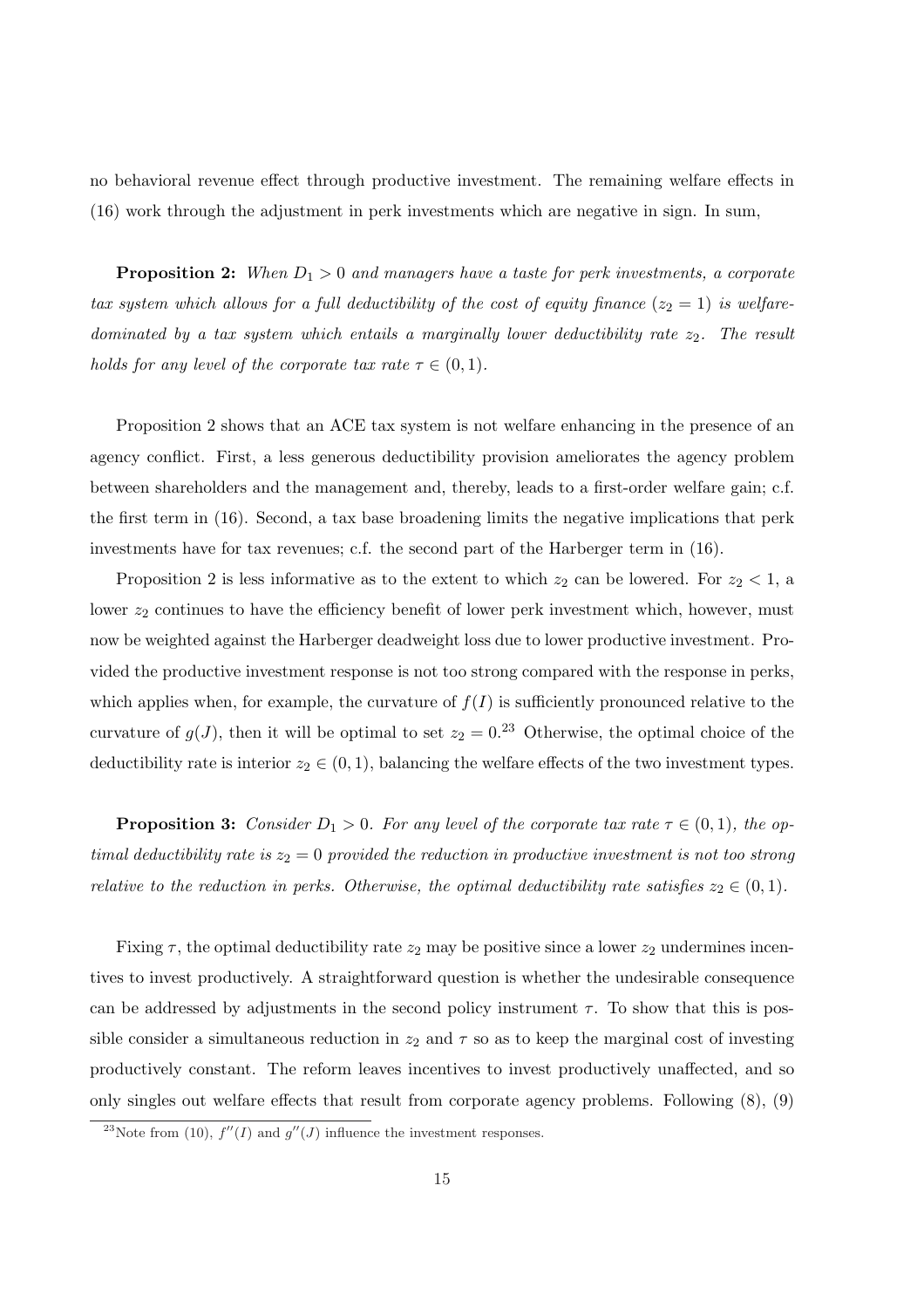and (10), the policy requires perturbations in  $z_2$  and  $\tau$  to obey  $d\tau = [\tau(1-\tau)/(1-z_2)] dz_2$ . The associated welfare change is the sum of (15), weighted by  $d\tau/dz_2$ , and of (16). By construction, the behavioral revenue effects related to productive investments (i.e., the first term in brackets in (15), multiplied by  $d\tau/dz_2$ , and in (16)), offset each other and the total change in welfare follows from the change in perks. As a consequence, welfare strictly increases because a less favorable deductibility rate lowers the amount of perk investments, an effect that is reinforced by the drop in the corporate tax rate which reduces the tax value of the deductibility provision. Hence,

**Proposition 4:** Consider  $D_1 > 0$  and a tax system  $(\tau, z_2) \in (0, 1)^2$ . When the manager has a taste for perk investment, there always exists a tax-cut cum base-broadening reform (marginally lowering  $z_2$  and  $\tau$  so as to keep productive investment constant) which increases welfare.

Proposition 4 predicts that a marginally lower  $z_2$  with an appropriate adjustment in  $\tau$  increases welfare. By a continuity argument, the tax-cut cum base-broadening reform can be continued until the deductibility provision related to equity finance and, trivially also related to debt finance, is abolished. $^{24}$  Thus, summarizing Propositions 2 to 4:

Corollary: When managers distribute part of the retained earnings to shareholders and spend some of the remaining amount on perks, then a tax system which fully or partially exempts the normal return on investment from corporate taxation is welfare-dominated by tax system which taxes the full return  $(z_1 = z_2 = 0)$ , possibly at an adjusted corporate tax rate.

Unlike the case when internal funds are only used for investment, in which taxing the normal return is welfare neutral, the Corollary ranks a CBIT  $(z_1 = z_2 = 0)$  over an ACE  $(z_1 = z_2 = 1)$ in terms of welfare when distributions are made in all periods. The conclusion is different from the finding in the literature which abstracts from agency problems within the firm. Therein,

$$
\tilde{\tau} = \frac{(1+r)(1-\tau) - (1+r - \tau(rz_2+1))}{(1-\tau) - (1+r - \tau(rz_2+1))},
$$

where  $\tau$  is the pre-reform tax rate. Note, we have  $\tilde{\tau} \in (0,1)$  when  $\tau \in (0,1)$  and  $\tilde{\tau} = 0$  only when  $\tau = 0$ .

<sup>&</sup>lt;sup>24</sup>The required post-reform corporate tax rate does not violate the non-negativity constraint. Comparing the effective tax rate on productive investment (5) for  $z_2 \in (0,1)$  and for  $z_2 = 0$ , the post-reform tax rate  $\tilde{\tau}$  which keeps the effective tax rate constant when eliminating  $z_2 \in (0,1)$  is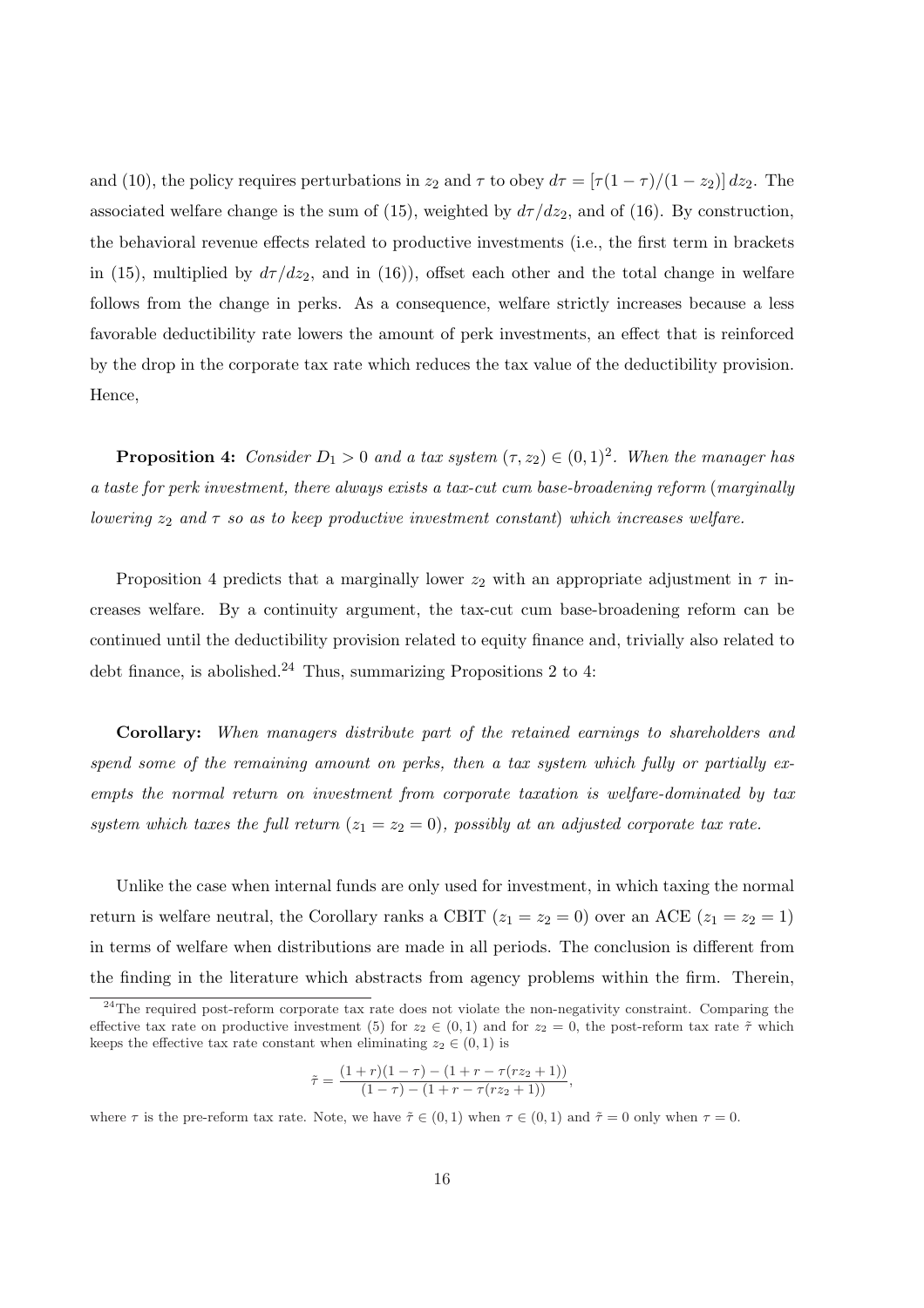implementing an ACE ensures efficient investment choices and increases welfare.

#### 5.3 Revenue Implications

A natural question is whether the implications for tax policy outlined in Propositions 1 to 4 do not undermine the fiscal viability of the public sector by reducing tax revenues. When internal funds are only used for investments, a tax reform that broadens the tax base to include the normal return on investment increases tax revenues, while leaving welfare constant as stipulated by Proposition 1.

When distributions are made in all periods, tax revenues may still increase following a tax base broadening. As to the reform described in Proposition 2, a small reduction in  $z_2$  (starting at  $z_2$ ) broadens the tax base and strictly increases tax revenues, although I and, hence, output decreases.<sup>25</sup> Further, larger welfare-increasing reductions in  $z_2$ , as implied by Proposition 3, exert behavioral tax revenue effects. To the extent that these are dominated by the mechanical effect of tax base broadening (as predominantly assumed in the literature on tax reforms entailing a base broadening) tax revenues rise in response.

The reform suggested in Proposition 4 may not necessarily increase tax revenues. The revenue effects depend on the relative importance of the tax cut and the base broadening. We should note that a welfare-increasing tax-cut cum base-broadening reform does not necessitate the tax rate and deductibility rate changes to satisfy  $d\tau = \left[\frac{\tau(1-\tau)}{(1-z_2)}\right]dz_2$  as assumed above. The tax rate may also be lowered to a smaller extent such that productive investment is slightly reduced. Appealing to a continuity-type argument, welfare still increases in response to a reform that entails a less drastic reduction in  $\tau$  than the reduction which is necessary to keep the marginal cost of productive investments constant; c.f. (15) and (16). The alternative tax reform also limits potential revenue shortfalls associated with the aforementioned tax-cut cum base-broadening reform.

#### 6 Extensions

In this section we analyze the robustness of our results  $(i)$  when firms are cash constrained and resort to external financing and *(ii)* when incentive contracts are endogenously determined.

<sup>&</sup>lt;sup>25</sup>Precisely, differentiating (13) with respect to  $z_2$ , inserting (5), and evaluating terms at  $z_2 = 1$  (which eliminates the effect of  $dI/dz_2$  on tax revenues) shows that a marginal drop in  $z_2$  away from  $z_2 = 1$  always generates higher tax revenues.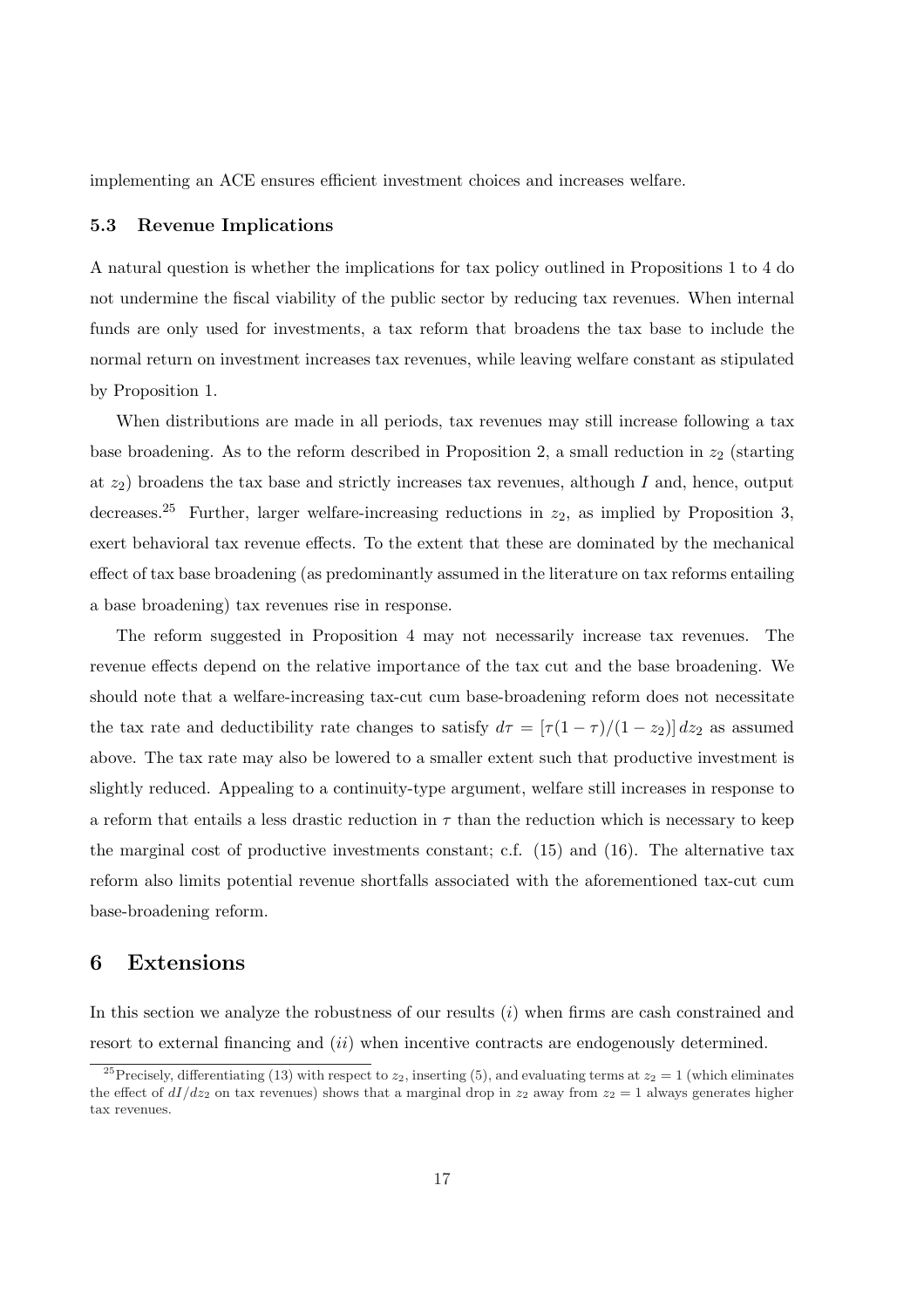#### 6.1 Cash-Constrained Firm

So far, we have assumed that investments are financed through retained earnings at the margin. We now consider the possibility that investments are financed either through equity issue or through debt.

New Equity Issue When investments are financed by equity issue at the margin, first-period dividend payments are

$$
D_1 = X + B + E - I - J,\t\t(17)
$$

where  $E$  denotes the amount of new equity issue, and the firm value is given by

$$
D_1 + \frac{D_2}{1+r} - E.
$$
\n(18)

New shares will only be issued if internal funds  $X$  are not sufficient to finance the desired level of investment. Hence, first-period dividend payments are zero (i.e.  $X + B + E = I + J$ ) and  $dE = dK$ ,  $K = I + J$ , holds at the margin. With dividend payments in the second period given by (2), the manager's investment choice follows from

$$
\max \alpha \left( \frac{(1-\tau)f(I) + \tau r(z_1 B + z_2 (K - B)) + \tau K - (1+r)B}{1+r} - I - J \right) + \frac{g(J)}{1+r}.
$$
 (19)

Differentiating with respect to I and J, one straightforwardly sees that the first-order conditions for I and J coincide with those of a cash-rich firm paying dividends in all periods, c.f.  $(8a)$  and (8b), and so do the responses in investment levels to changes in the tax system. Consequently, the welfare analysis of corporate taxes and the deductibility rate  $z_2$  summarized in Propositions 2 to 4 also apply here.<sup>26</sup>

Corporate Debt Now consider that investments are financed by debt at the margin, i.e.  $X + B = I + J (D_1 = 0)$ . Internal funds finance inframarginal investments while debt is used for marginal investments, i.e.  $dB = dK$ ,  $K = I + J$ , holds at the margin.<sup>27</sup>

 $26$ At this point we should note that the equivalence of investment incentives of a cash-rich and a cash-constrained firm, which resorts to new share issue to finance new investment, no longer holds when dividend taxes are explicitly considered. Unlike the case of a cash-rich firm, the source of funds and the use of funds are differently treated by the dividend tax. Dividend taxes only apply to the latter which in itself creates a distortion (e.g., Auerbach, 2002). However, accounting for dividend taxes would not change the qualitative finding. In detail, consider dividends are taxed at rate  $\tau^D$  and that corporate taxes cannot fully be credited against dividend taxes. Now substitute the statutory corporate tax rate  $\tau$  by the corporate tax rate  $\tau^* \leq \tau$ , which applies after corporate taxes have been credited, and rewrite  $(1 - \tau^D)/(1 + r) = 1/(1 + \bar{r})$  in all equations. The basic reasoning underlying Propositions 2 to 4 continues to apply in the augmented setting.

 $27$ We tie corporate debt changes to investment changes and, thereby, exclude the possibility that equity is substituted for debt given investment  $K$ . One may think of this financial constraint as being imposed by external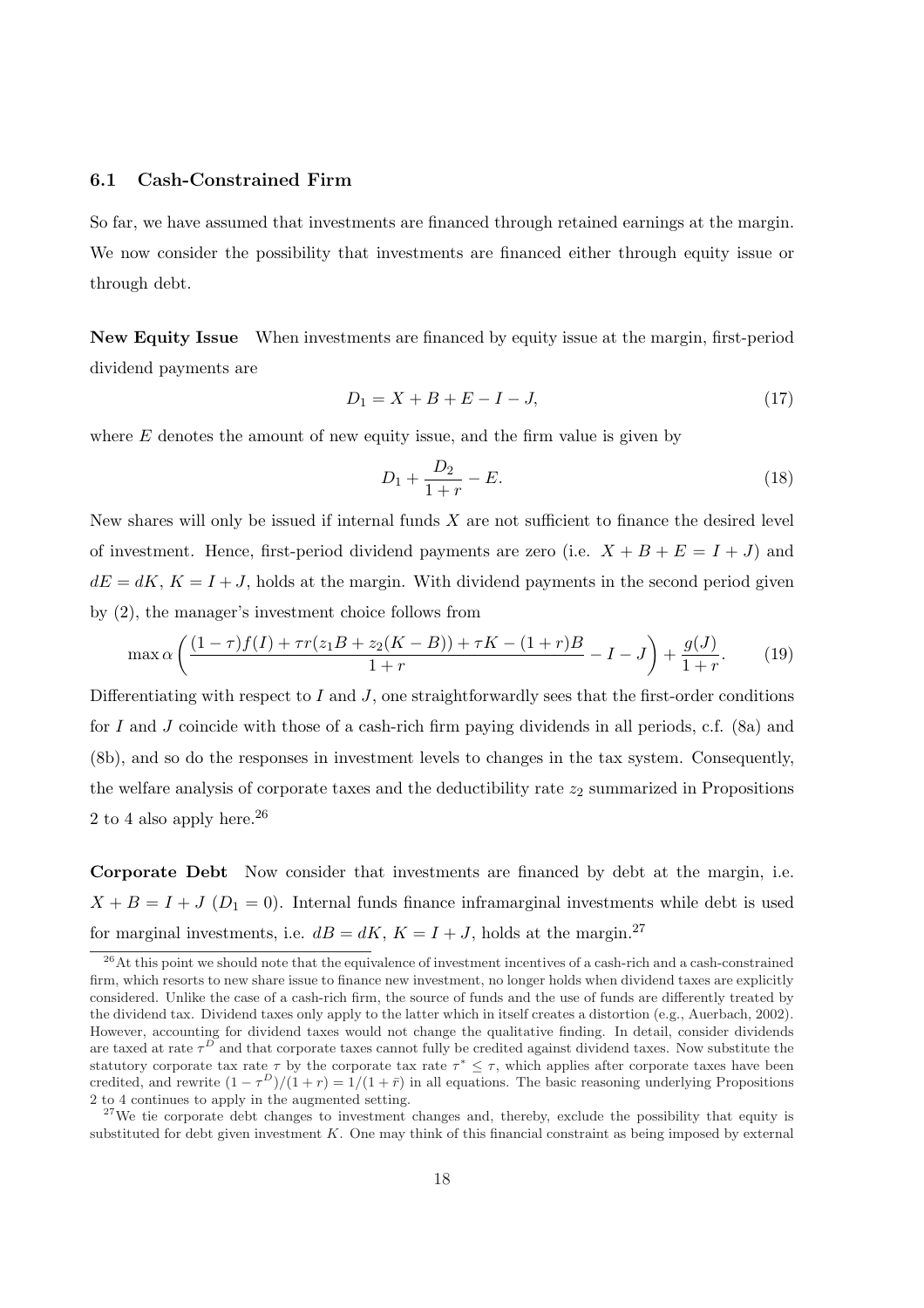With debt as the marginal source of funds, dividend payments in the second period are

$$
D_2 = (1 - \tau)f(I) + \tau r(z_1(K - X) + z_2 X) + \tau K - (1 + r)(K - X),\tag{20}
$$

where  $K - X > 0$  is the level of corporate debt. Following (6), the management chooses I and J so as to maximize  $\overline{a}$  $\mathbf{r}$ 

$$
V^M = \alpha \left(\frac{D_2}{1+r}\right) + \frac{g(J)}{1+r}.\tag{21}
$$

Noting (20), the first-order conditions are

(a) 
$$
\frac{\partial V^M}{\partial I} : \alpha \left[ -1 + \frac{1}{1+r} \left( (1-\tau) f'(I_0) + z_1 \tau r + \tau \right) \right] = 0
$$
  
\n(b) 
$$
\frac{\partial V^M}{\partial J} : \alpha \left[ -1 + \frac{1}{1+r} \left( z_1 \tau r + \tau \right) \right] + \frac{g'(J)}{1+r} = 0.
$$
\n(22)

Comparing (22) with the first-order conditions (8a) and (8b), investment incentives are qualitatively aligned to those of a cash-rich firm paying dividends in all periods with the exception that the deductibility rate for the cost of debt finance  $z_1$  rather than for equity finance  $z_2$  enters the conditions. Hence, replacing  $z_2$  by  $z_1$  in the investment responses and the efficiency analysis in Section 5, Propositions 2 to 4 extend to a cash-constrained firm which uses debt finance at the margin.

#### 6.2 Choice of Incentive Contract

A straightforward question is whether our findings will disappear once we account for the endogeneity of the sharing parameter  $\alpha$ . To answer the question, we extend the basic model in two directions: first the manager is risk averse and, second, production is stochastic. In this environment, the shareholders' choice of  $\alpha$  follows from a well-known incentive-insurance trade-off (e.g., Holmstrom, 1979). A higher  $\alpha$  undermines incentives to invest in perks, but at the same time exposes the manager to more risk. The former effect is welcome by shareholders, while the latter is costly to shareholders since it requires a higher compensatory lump-sum wage payment to the manager. We relegate the formal analysis of contract choice to the appendix and only briefly summarize the relevant findings in this section.

When internal funds are exclusively used for investment, the choice of the sharing parameter  $\alpha$  turns out to be independent of  $z_2$ . Hence, changes in  $z_2$  exert no behavioral response in the

creditors to ensure that debt is used for investment rather than for immediate dividend pay-outs. Tax-induced incentives for equity-debt substitution do not exist when  $z_1 = z_2$ , a finding which is familiar from neoclassical investment models. The paper's findings remain intact subject to the qualification that  $z_1 = z_2$  always holds and, hence, that the identified tax reforms entail proportional changes in the deductibility rates. The formal analysis is available upon request.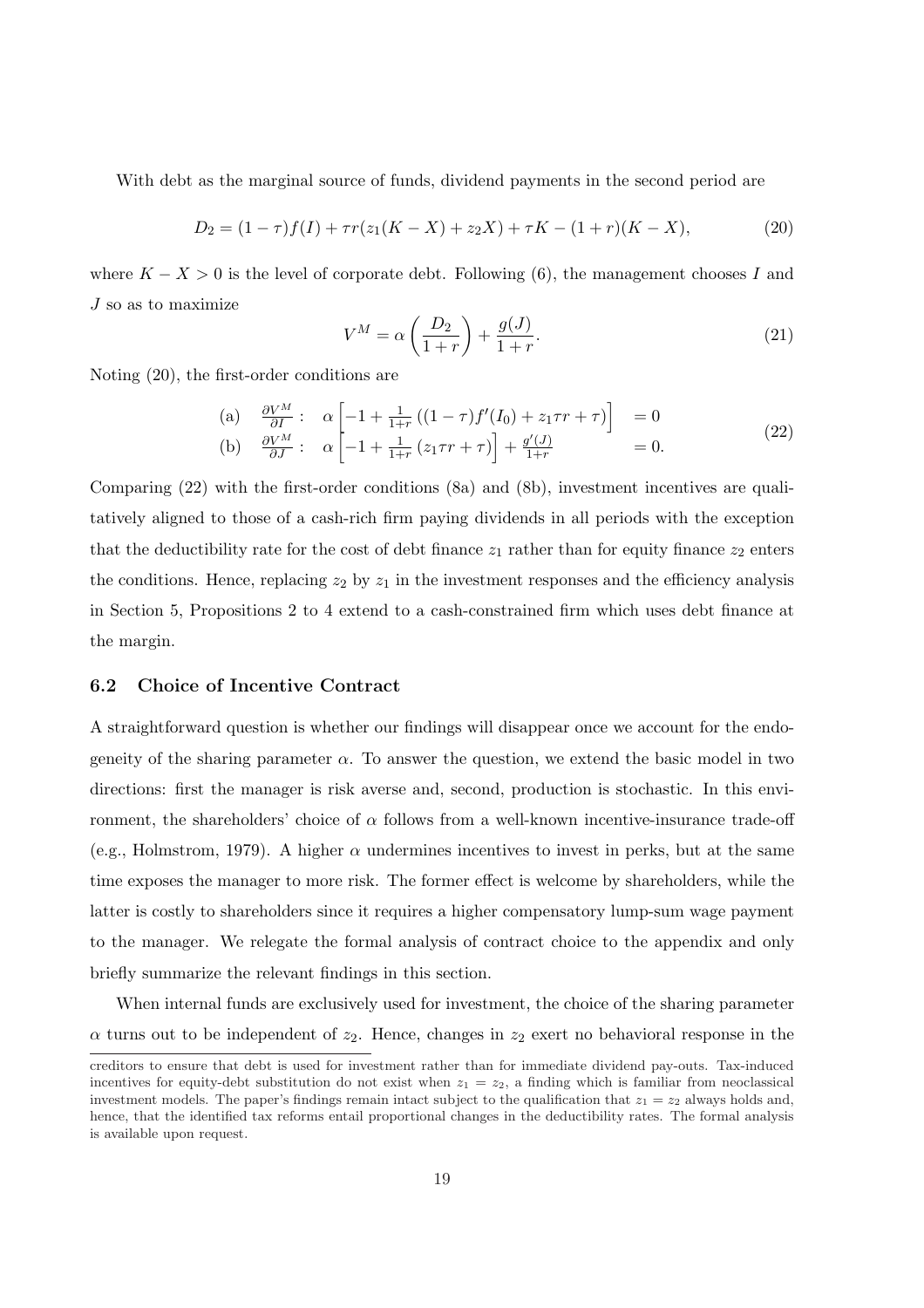two types of investment and the sharing parameter. As such,  $z_2$  is a lump-sum subsidy and the result in Proposition 1 extends to the augmented setting of endogenous contracts.

When distributions are made in all periods, the optimal sharing parameter  $\alpha$  depends on the two tax variables  $\tau$  and  $z_2$  and, in particular, is unambiguously related to them. As one may expect, a higher  $\tau$  or  $z_2$  increases perks and the optimal adjustment in the contract may be to increase  $\alpha$  to counteract the disincentive effect. However, the tax parameters and  $\alpha$  may well become substitutes. Intuitively, a rise in  $\tau$  or  $z_2$  makes a reduction in perks initiated by a higher  $\alpha$  more costly to shareholders due to the larger loss in subsidy payments and, as a consequence, the sharing parameter may drop in response. We find that the latter effect dominates in many economically reasonable environments. For instance, a higher tax parameter  $z_2$  lowers  $\alpha$  when  $g'(J)$  not too concave. The condition is satisfied for a wide class of preferences, including Cobb-Douglas, iso-elastic, and exponential preferences.<sup>28</sup>

Changes in perk investment are the source of welfare gains of the tax reforms outlined in Propositions 2 to 4. Endogenous contracts exert an additional effect on perk investment:

$$
\frac{dJ}{di} = \underbrace{\frac{\partial J}{\partial i}}_{+} + \underbrace{\frac{\partial J}{\partial \alpha}}_{-} \frac{d\alpha}{di}, \quad i = \tau, z_2.
$$
\n(23)

The first term is the direct effect of tax parameters on perks given  $\alpha$ , while the second term gives the indirect effect through the adjustment in contract choice. The tax system always promotes incentives to invest in perks when the two tax parameters and  $\alpha$  are substitutes or unrelated,  $d\alpha/di \leq 0$  which holds for a wide range of preference functions. Otherwise, a more generous tax subsidy  $\tau z_2$  increases perks iff the direct effect is not completely undone by adjustments in the incentive contract.

Propositions 2 and 3 continue to hold with endogenous contracts when the tax system has a distortionary effect on  $J$  on net, i.e. the investment response (23) is positive.<sup>29</sup> Under the same condition, the finding in Proposition 4 continues to hold provided the manager is not too risk averse. The reason is that with risk-averse managers the tax system provides insurance to the manager. The corporate tax rate absorbs part of the fluctuations in the return to productive investment which lowers the variance of the manager's income. A tax-cut cum base-broadening reform hence exposes the manager to more risk.<sup>30</sup> Summing up:

<sup>&</sup>lt;sup>28</sup>For these preference functions  $g'(J)$  is convex, i.e.  $g'''(J) > 0$ .

<sup>&</sup>lt;sup>29</sup>In fact, (23) is only required to hold for perturbations in the deductibility rate  $z_2$ . See the Appendix.

<sup>30</sup>To the extent that managers privately insure against idiosyncratic shocks by holding a diversified portfolio,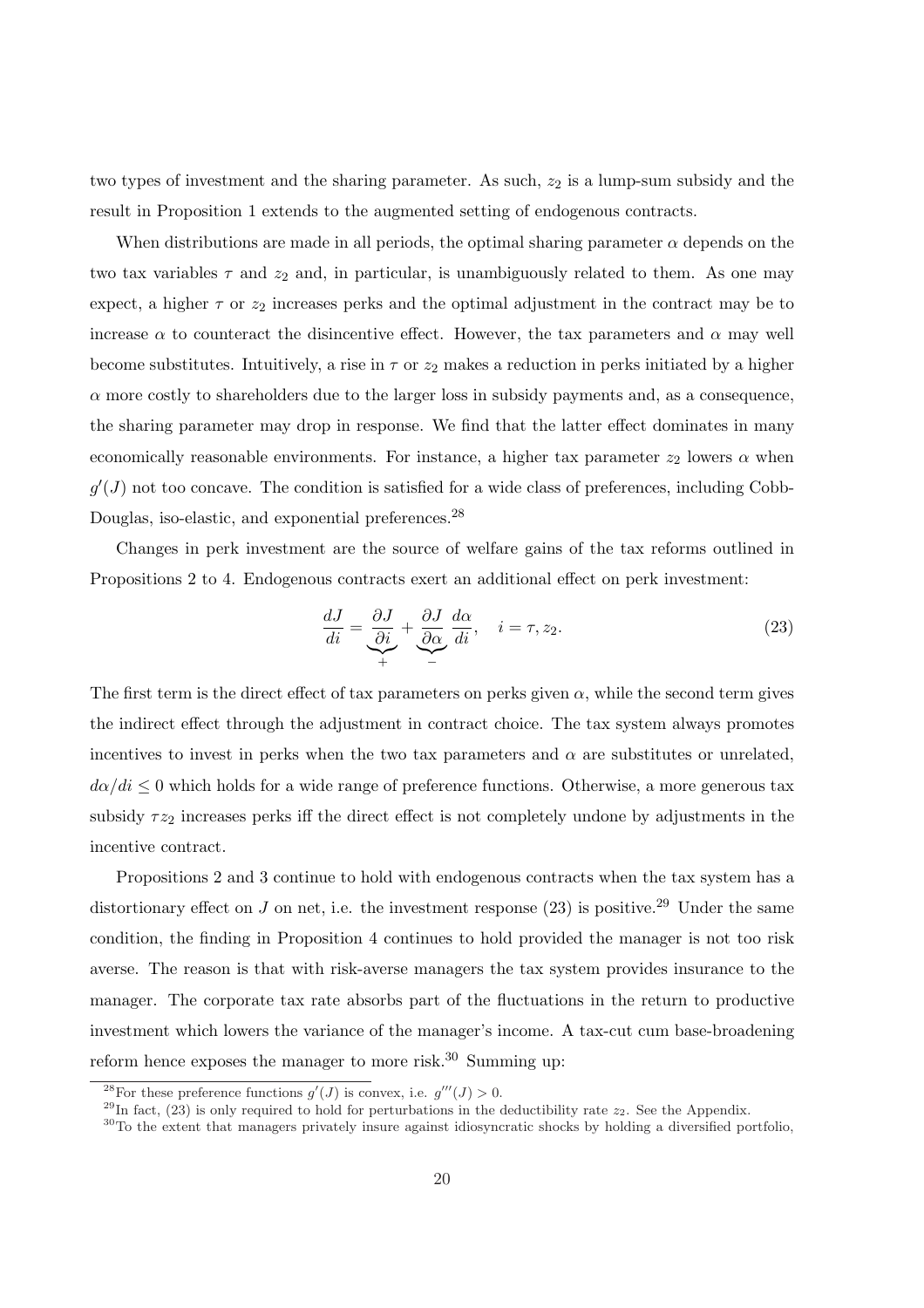Proposition 5: With an endogenous choice of incentive contracts, Proposition 1 continues to hold. Propositions 2 and 3 continue to apply provided contract choices do not nullify the effect of the tax system on perk investment. Additionally, Proposition 4 holds if contracts do not nullify the tax effect on perks and the manager is not too risk averse.

We should note that the conditions are only sufficient for the welfare results in Propositions 2 to 4 to extend to the case of endogenous incentive contracts; see the Appendix. Finally, it is straightforward to show that the findings in Proposition 5 also apply to a cash-constrained firm that resorts to either equity issue or debt finance as the marginal source of funds.

## 7 Discussion and Concluding Remarks

This paper analyzes the question of whether corporate taxes should exempt the normal return on investment from taxation as entailed by, for instance, an ACE system and a cash-flow tax. The issue sparks a huge body of literature which predominantly abstracts from corporate agency problems. Unlike previous literature, we allow for a conflict of interest between shareholders and the management. Investments may take two forms: They are either productive and, thereby, enhance the firm value, or they are purely dissipative from the shareholders' perspective, but utility-enhancing from the manager's perspective. We analyze how the tax treatment of the normal investment return affects investment incentives, firm value, and welfare. The main result of our analysis is that a government that is interested in correcting the agency conflict will generically not fully exempt the normal return from taxation and may well tax it at the same rate as above-normal returns. The result is informative for the tax policy discussion in many countries that have introduced or consider introducing an ACE (see, e.g., Devereux and De Mooij, 2009). The implication of the analysis is that a switch to an ACE system increases investment, but may well aggravate corporate agency problems and reduce welfare.

In our analysis firms have an identical marginal source of finance. In practice, firms are heterogeneous with respect to their financing behavior and the question arises as to relevance of our findings with heterogeneous corporate finance patterns. Our basic finding that an ACE tax system is not welfare optimal holds independently of the marginal source of funds. For

they may not significantly be affected by an increased risk-exposure. See, for instance, Slemrod (2004) for a related reasoning when agency problems intertwine with corporate tax evasion.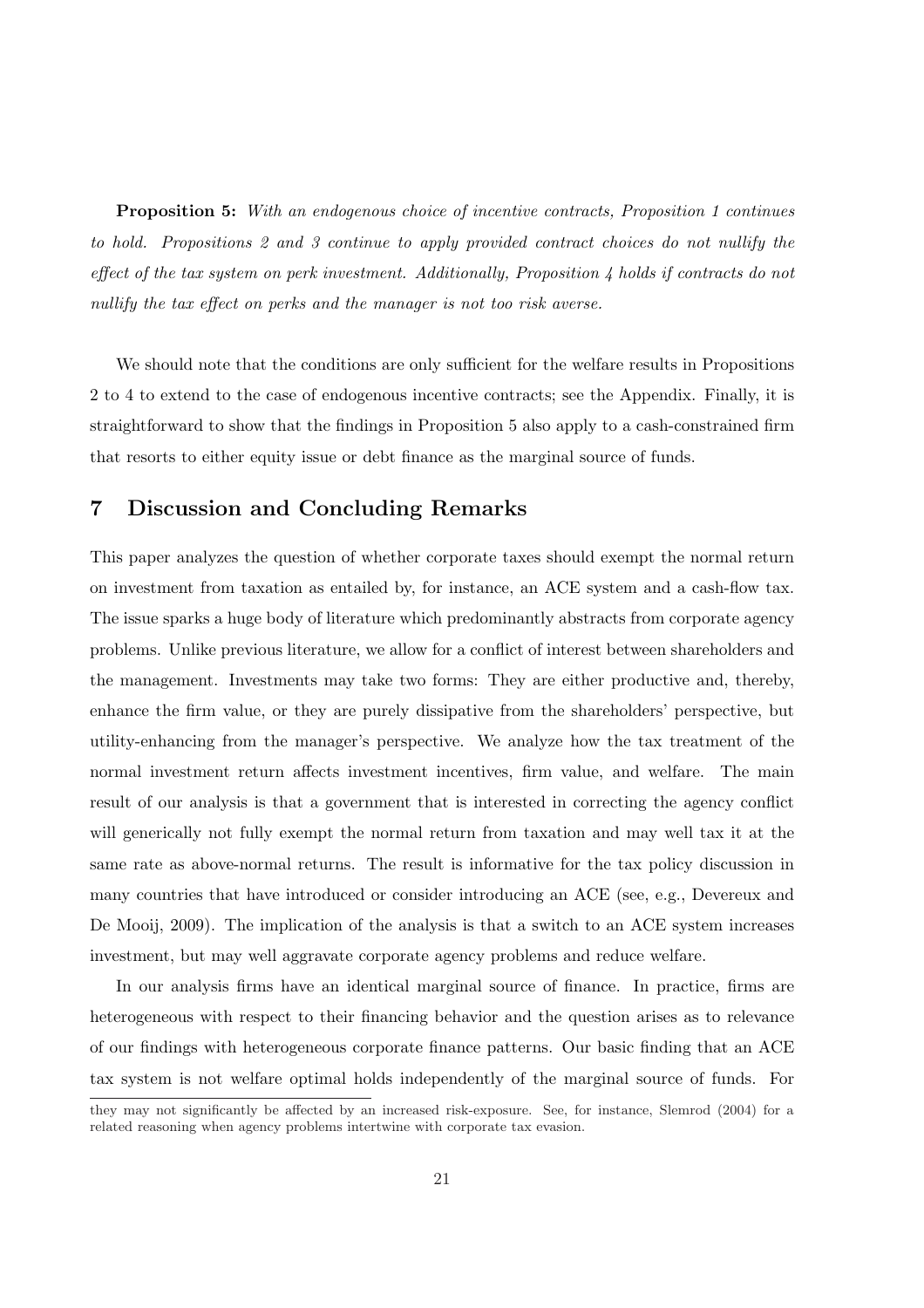a firm that uses equity finance at the margin, a lower deductibility rate for equity cost  $z_2$ generates an efficiency gain while a lower rate applicable to the cost of debt  $z_1$  implies a lumpsum redistribution between the private and the public sector (and vice versa for firms that rely on debt as the marginal source of finance). A simultaneous reduction in the two deductibility rates, possibly combined with a reduction in the tax rate so as to keep the level of productive investments constant, increases welfare in the extended environment.

Our analysis is partial equilibrium. We are confident that the results equally apply to a general equilibrium model of a closed economy as the surplus gain of the aforementioned reforms will allow for higher levels of household utility in aggregate. Additional effects become important in an open economy. First, with capital mobility source-based capital taxes discourage domestic investment and lower wage income. Previous literature shows that exempting the normal return on investment increases investment and, potentially even insulates domestic tax policy from capital mobility (see Griffith et al.,  $2008$ ).<sup>31</sup> Most notably, our results imply that when an ACE system insulates domestic tax policy from capital mobility in a neoclassical investment model, this conclusion may no longer apply in an agency model. The reason is that, with an ACE system, a higher statutory tax rate leaves productive investment choices unchanged, but increases perk investment and, thereby, reduces the rate of return investors earn. Their response will be to withdraw some of the capital from the tax-raising country. Thus, even when only above-normal returns are subject to corporate taxation, the marginal cost of public funds will generically be upward distorted by capital mobility. Governments may want to limit the degree to which the normal return is exempted from taxation in order to counteract the perk-induced outflow of capital.

Second, the national government may not be interested in accounting for total firm value in its welfare measure. To the extent that firms are owned by foreigners, national governments have an interest in exporting part of the tax burden onto foreigners (e.g., Huizinga and Nielsen, 1997). From that perspective, our analysis may be interpreted as the cooperative solution among national governments. However, uncoordinated policy choices do not overturn the relevance of our findings. For instance, Propositions 1 to 4 continue to hold in the presence of unilateral policy-making provided the domestically owned share of the firm is not too small. A further change in the welfare analysis may be due to the existence of multinational enterprises (MNE).

<sup>&</sup>lt;sup>31</sup>The latter conclusion applies, for instance, in Zodrow-Mieszkowski-type tax competition models in which capital flows only respond to marginal tax rates (Zodrow and Mieszkowski, 1986).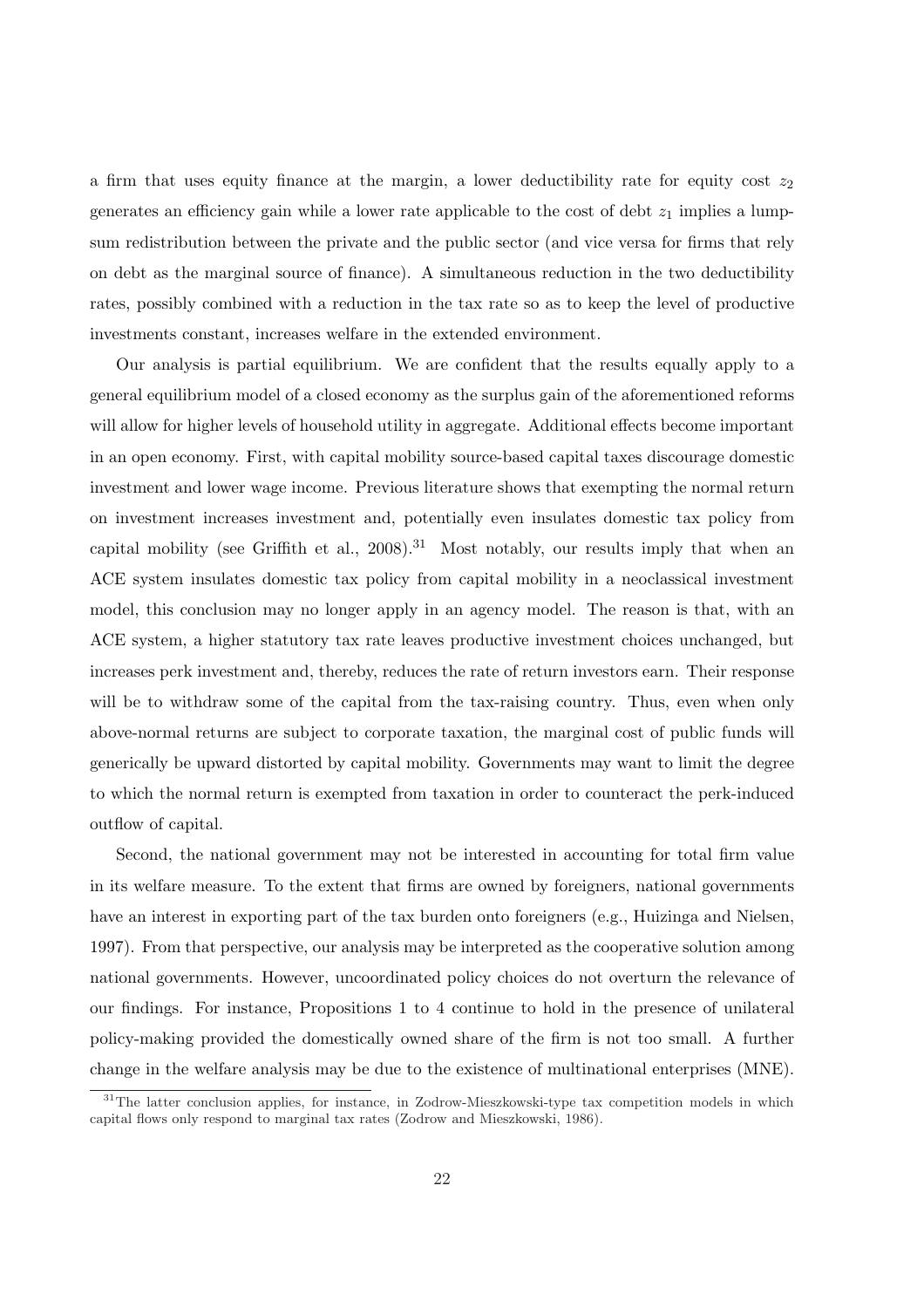An inefficiency which arises in the presence of MNE is related to strategic transfer pricing which is guided by statutory tax rate differentials across countries (e.g., Haufler and Schjelderup, 2000). The governments' incentives to lower the statutory tax rates make the tax-cut cum base-broadening reform mentioned in Proposition 4 more attractive. The reform shifts more book profits to the reform country which tends to strengthen incentives to adopt the reform unilaterally. Albeit being interesting, we leave a formal analysis of these issues (along with a treatment of agency problems within MNE) to future research.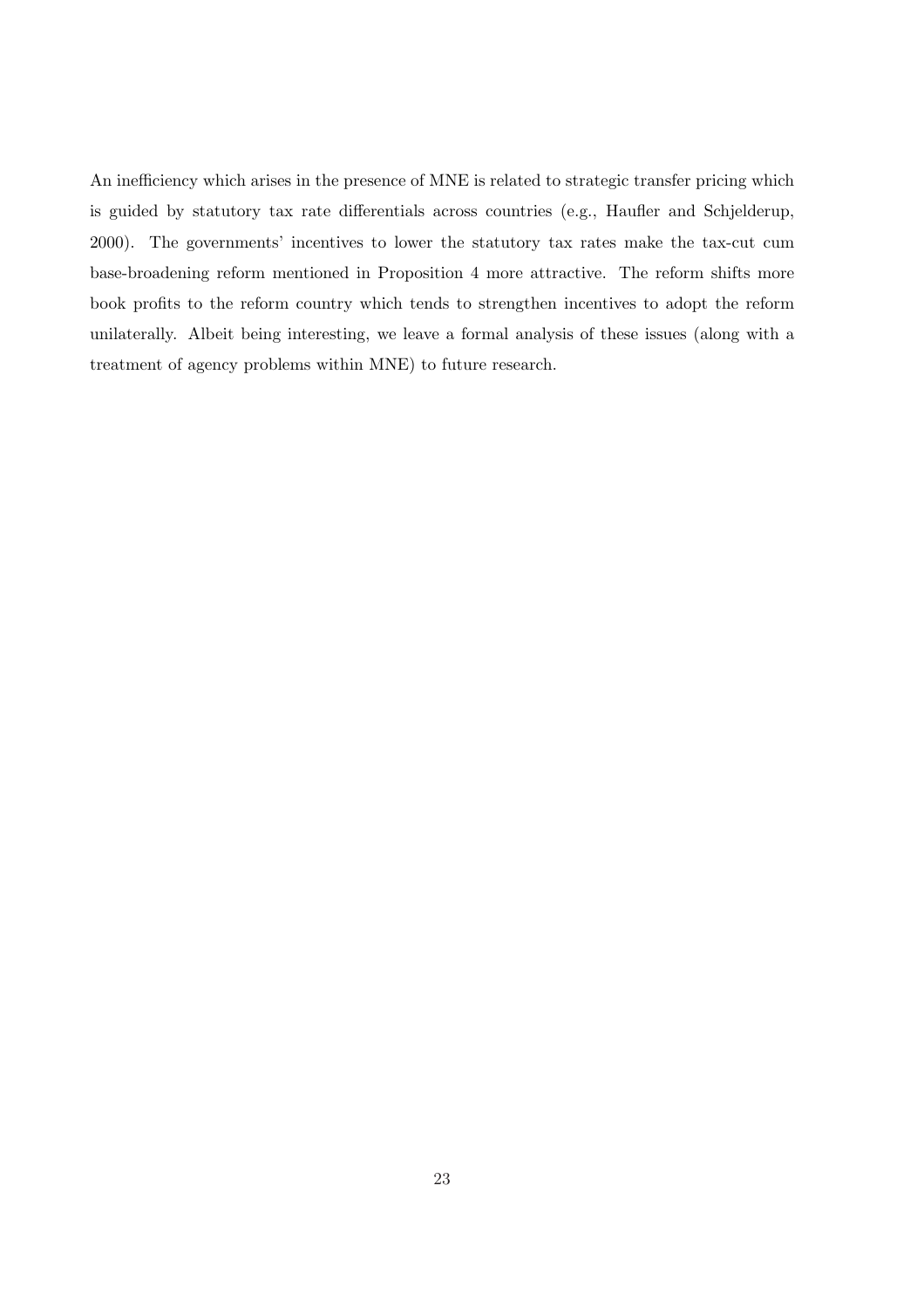#### A Endogenous Choice of  $\alpha$  with Risk-Averse Managers

Consider a moral hazard model in the spirit of Holmstrom (1979). There is a continuum of firms which are ex-ante identical, but differ ex-post w.r.t. output. In particular, production is stochastic and takes the form  $F(I) = f(I) + \epsilon$  where  $f(I)$  is the deterministic part of production and  $\epsilon$  is a stochastic term. The latter represents an idiosyncratic shock to production which satisfies  $E(\epsilon) = 0$  and  $Var(\epsilon) = \sigma^2$ . The shock to production is only realized after investment choices have been made.

The manager is risk averse with mean-variance preferences

$$
U = E(w) - \rho Var(w) + \frac{g(J)}{1+r}, \quad \rho > 0.
$$
 (24)

w denotes the incentive contract which comprises an equity-based component and a lump-sum payment  $a^{32}$  In discounted value, the compensation is

$$
w = \alpha \left( D_1 + \frac{D_2}{1+r} \right) + \frac{a}{1+r}.
$$
 (25)

Dividend payments in the second period are

$$
D_2 = (1 - \tau)F(I) + \tau r(z_1 B + z_2 K) + \tau K - a - (1 + r)B.
$$
 (26)

Using (1), the expected value and the variance of the wage payment is

$$
E(w) = \alpha \left( X + B - I - J + \frac{1}{1+r} \left( (1-\tau)f(I) + \tau rz_1B + \tau(rz_2 + 1)K - a - (1+r)B \right) \right) + \frac{a}{1+r}
$$
\n(27)

and

$$
Var(w) = \left(\alpha \frac{1-\tau}{1+r}\right)^2 \sigma^2.
$$
\n(28)

The timing of events is as follows: At the beginning of period 1 external shareholders choose the incentive contract. The hired manager chooses the level of investments  $I$  and pet projects J afterwards. In period 2, the production shock is realized, production takes place, taxes are collected, shareholders receive dividend payments  $D_2$ , and the manager receives utility  $g(J)$ . We apply backward induction to solve for a subgame-perfect equilibrium.

The manager maximizes utility (24) subject to (27) and (28). Straightforwardly, since the variance of the wage rate is constant from the perspective of the manager, investment choices

 $32$ If utility over money is exponential and if the error term  $\epsilon$  is normally distributed, then expected utility can be represented in mean-variance form without loss of generality.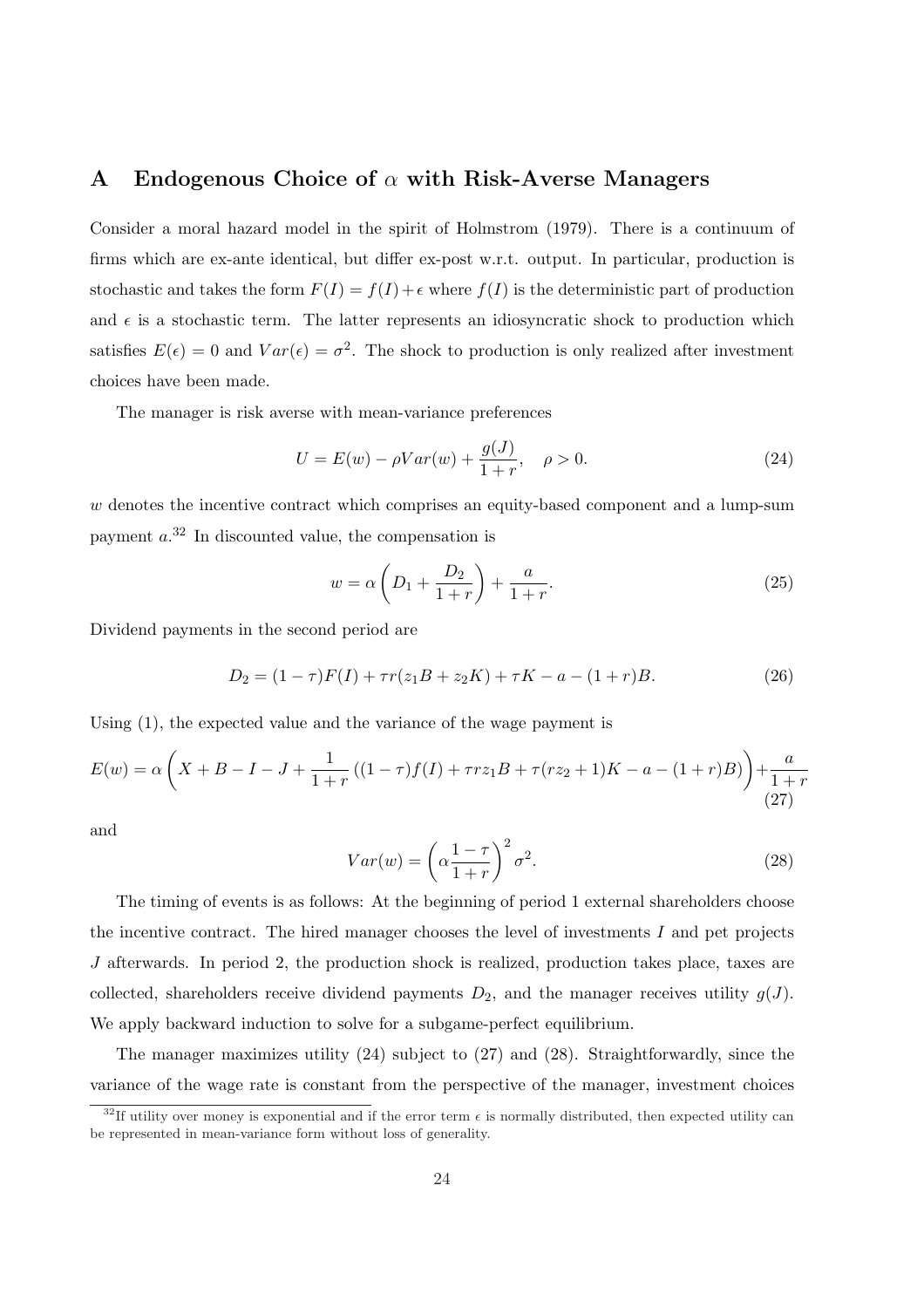are the same as with deterministic production. Hence, investment levels follow from (8a) and (8b).

The manager's outside option is normalized at zero. Using the manager's participation constraint  $U = 0$ , expected shareholder income is

$$
E\left((1-\alpha)\left(D_1 + \frac{D_2}{1+r}\right)\right) = E\left(D_1 + \frac{D_2}{1+r}\right) + \frac{a}{1+r} - \rho\left(\alpha\frac{1-\tau}{1+r}\right)^2\sigma^2 + \frac{g(J)}{1+r}.\tag{29}
$$

No First-Period Dividend Payments Assuming  $D_1 = 0$  and invoking the envelope theorem, the first-order condition for the choice of  $\alpha$  is

$$
\frac{(1-\tau)f'(I)}{1+r}\frac{dI}{d\alpha} = 2\alpha\rho \left(\frac{1-\tau}{1+r}\right)^2 \sigma^2.
$$
\n(30)

Following (7), the investment choice is unaffected by  $z_2$  and so is the choice of  $\alpha$ . We can conclude that perturbations in  $z_2$  exert no behavioral responses and so only imply a lump-sum redistribution between the private and the public sector. As such, Proposition 1 extends to the case of endogenous incentive contracts.

**First-Period Dividend Payments** Assuming  $D_1 > 0$  and invoking the envelope theorem, the first-order condition for the choice of  $\alpha$  is

$$
\left(-1+\frac{1}{1+r}(\tau rz_2+\tau)+\frac{g'(J)}{1+r}\right)\frac{dJ}{d\alpha}=2\rho\alpha\left(\frac{1-\tau}{1+r}\right)^2\sigma^2,\tag{31}
$$

which implicitly defines  $\alpha$  as a function of the tax parameters  $\tau$  and  $z_2$ . Differentiating (31) yields

$$
\frac{d\alpha}{d\tau} = \left\{ \left( \frac{z_2 r + 1}{1 + r} + \frac{g''(J)}{1 + r} \frac{\partial J}{\partial \tau} \right) \frac{\partial J}{\partial \alpha} + \left( -1 + \frac{1}{1 + r} (\tau r z_2 + \tau) + \frac{g'(J)}{1 + r} \right) \frac{\partial^2 J}{\partial \alpha \partial \tau} \right\}
$$
(32)

+ 
$$
4\rho\alpha \frac{1-\tau}{(1+r)^2} \sigma^2
$$
  $\Delta^{-1}$   
\n
$$
\frac{d\alpha}{dz_2} = \left\{ \left( \frac{\tau r}{1+r} + \frac{g''(J)}{1+r} \frac{\partial J}{\partial z_2} \right) \frac{\partial J}{\partial \alpha} + \left( -1 + \frac{1}{1+r} (\tau rz_2 + \tau) + \frac{g'(J)}{1+r} \right) \frac{\partial^2 J}{\partial \alpha \partial z_2} \right\} \Delta^{-1} (33)
$$

where  $\Delta > 0$  holds by the second-order condition. Using (8) to substitute for  $\partial J/\partial \tau$  and  $\partial J/\partial z_2$ , respectively, the first bracketed term on the right-hand side of (32) and (33) is positive. Next, from (8b) we can compute

$$
\frac{\partial^2 J}{\partial \alpha \partial \tau} = \frac{z_2 r + 1}{1 + r} \left( \frac{-g''(J)}{1 + r} \right)^{-1} - \left( -1 + \frac{\tau r z_2 + \tau}{1 + r} \right) \left( \frac{-g''(J)}{1 + r} \right)^{-2} \frac{g'''(J)}{1 + r} \frac{\partial J}{\partial \tau}
$$
(34)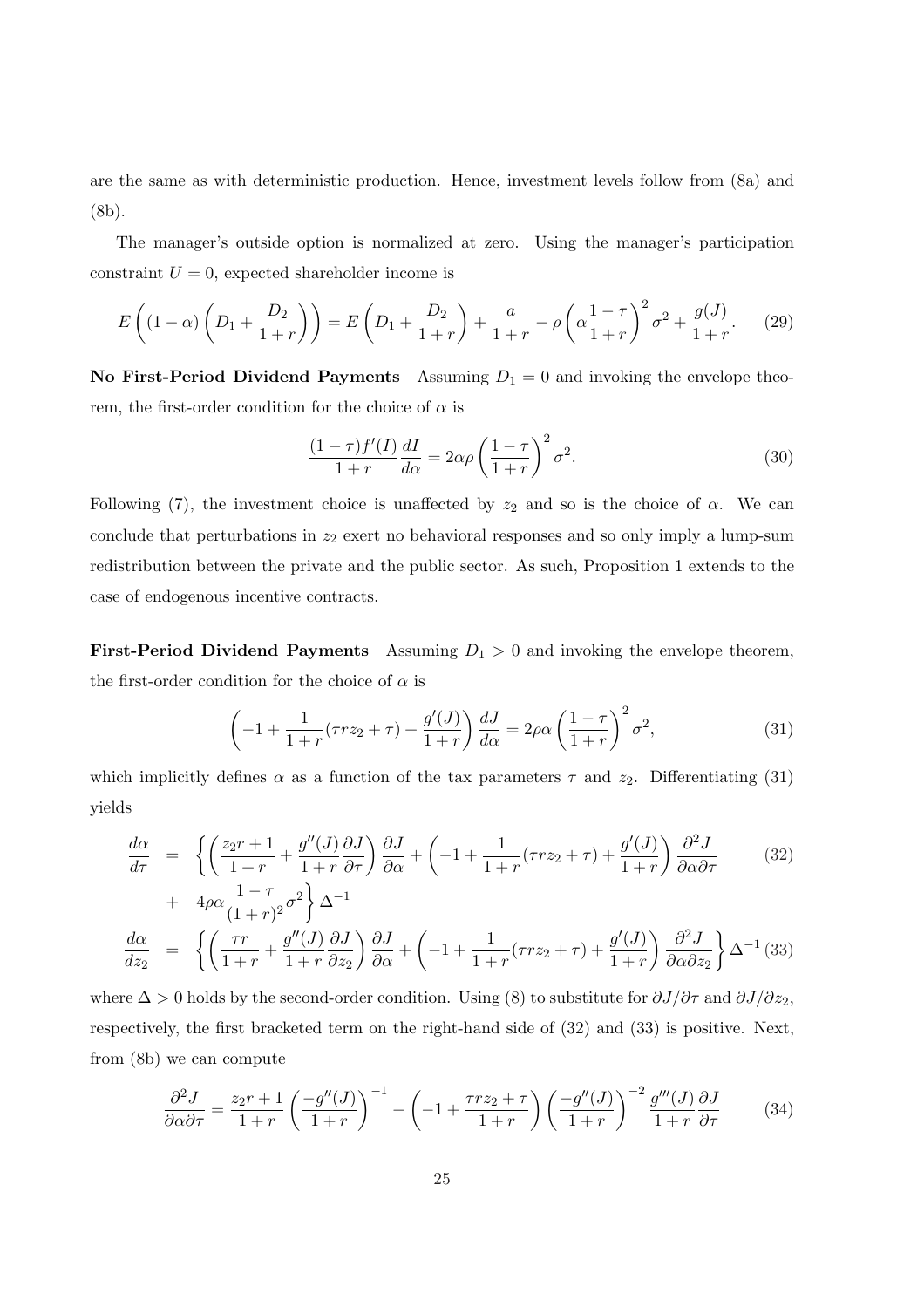and

$$
\frac{\partial^2 J}{\partial \alpha \partial z_2} = \frac{\tau r}{1+r} \left( \frac{-g''(J)}{1+r} \right)^{-1} - \left( -1 + \frac{\tau r z_2 + \tau}{1+r} \right) \left( \frac{-g''(J)}{1+r} \right)^{-2} \frac{g'''(J)}{1+r} \frac{\partial J}{\partial z_2}.
$$
(35)

Both cross derivatives are positive when  $g'''(J)$  is not too negative. Noting that  $-1+\frac{1}{1+r}(\tau r z_2 +$  $\tau$ ) < 0 and  $\partial J/\partial \alpha$  < 0, we have  $d\alpha/dz_2$  < 0 when  $g'''(J)$  is not too negative – a condition which holds for a wide class of preference functions including Cobb-Douglas, iso-elastic, and exponential preferences (for which  $g'''(J) > 0$ ). Additionally, we have  $d\alpha/d\tau < 0$  provided the aforementioned condition holds and the insurance term (last term in (32)) is not too large.

Welfare is given by the sum of shareholder income, manager utility, and tax revenues:

$$
E\left((1-\alpha)\left(D_1+\frac{D_2}{1+r}\right)\right)+U+\frac{E(T)}{1+r},\tag{36}
$$

where expected tax revenues are given by (13). Inserting the participation constraint  $U = 0$ , to eliminate U and  $\alpha$ , yields

$$
E\left(D_1 + \frac{D_2}{1+r}\right) + \frac{a}{1+r} - \rho \left(\alpha \frac{1-\tau}{1+r}\right)^2 \sigma^2 + \frac{g(J)}{1+r} + \frac{E(T)}{1+r}.\tag{37}
$$

Invoking the envelope theorem, the welfare change following a rise in  $\tau$  is

$$
-(1-\alpha)\frac{\partial J}{\partial \tau} + \frac{1}{1+r} \left( \tau \left( f'(I) - r z_2 - 1 \right) \frac{dI}{d\tau} - \tau \left( r z_2 + 1 \right) \frac{\partial J}{\partial \tau} \right)
$$
\n
$$
-\frac{\tau (r z_2 + 1)}{1+r} \frac{\partial J}{\partial \alpha} \frac{d\alpha}{d\tau} + 2\rho \left( \alpha^2 \frac{1-\tau}{(1+r)^2} \right) \sigma^2.
$$
\n(38)

The first two terms are familiar from the welfare analysis with an exogenous sharing term  $\alpha$ , c.f. (15). The endogenous choice of  $\alpha$  introduces a new fiscal externality shareholders exert on the public budget through its choice of  $\alpha$ ; see the third term in (38). The effect is only influenced by adjustments in perk investments since productive investment is independent of the sharing parameter - see (8a). From (8b), the response  $\partial J/\partial \alpha$  is negative which implies that the change  $d\alpha/d\tau$  and the fiscal externality are of equal sign. The last term in (38) represents an insurance effect. A higher corporate tax pools a larger fraction of the idiosyncratic variation in production, and hence in the manager's wage, in the public budget.

The welfare effect of perturbations in  $z_2$  are

$$
-(1-\alpha)\frac{\partial J}{\partial z_2} + \frac{1}{1+r} \left( \tau \left( f'(I) - rz_2 - 1 \right) \frac{dI}{dz_2} - \tau \left( rz_2 + 1 \right) \frac{\partial J}{\partial z_2} \right) - \frac{\tau (rz_2 + 1)}{1+r} \frac{\partial J}{\partial \alpha} \frac{d\alpha}{dz_2}.
$$
 (39)

Comparing with (16), the fourth term is new and has the same economic interpretation as its formal analogue in (38).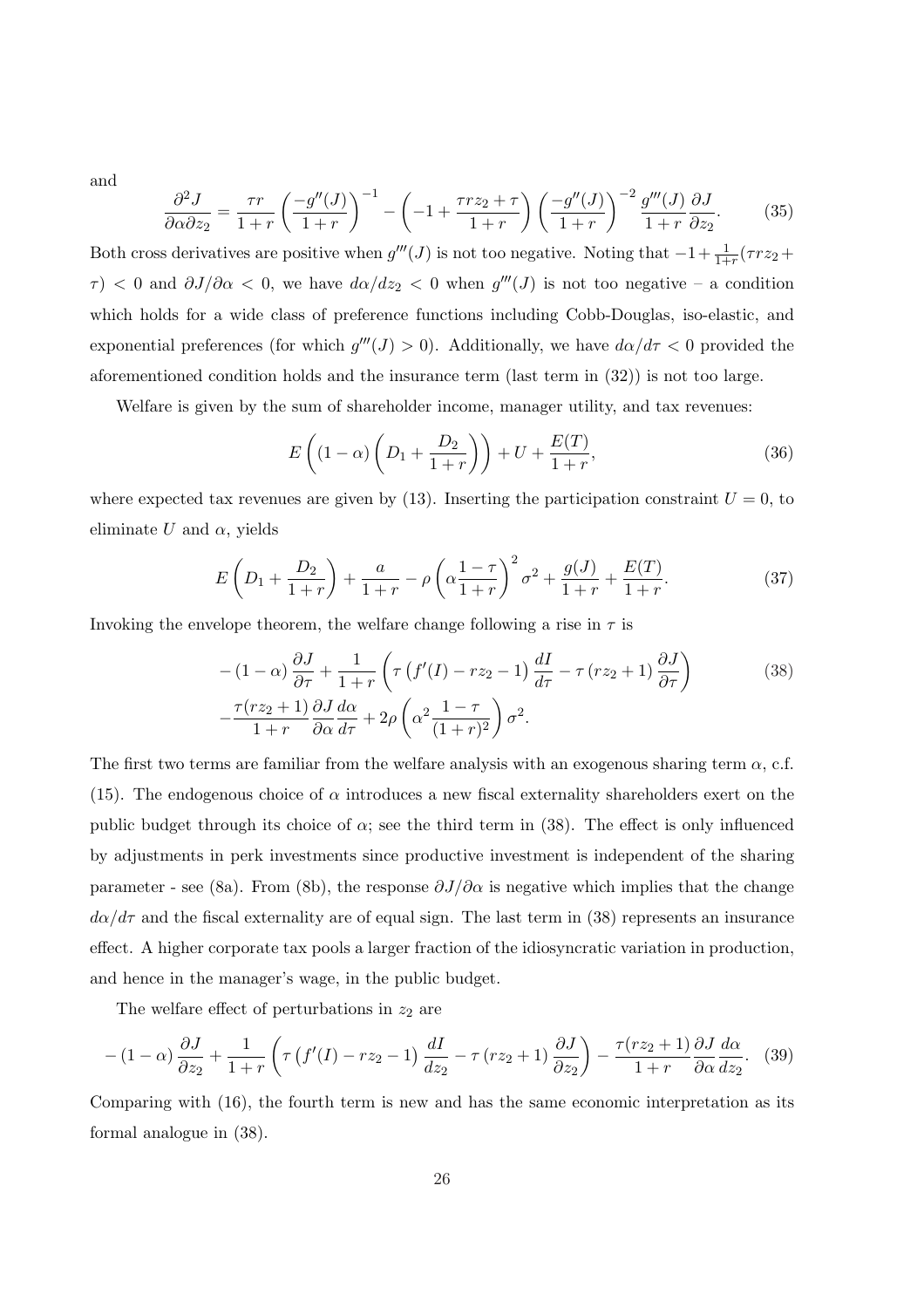To verify whether the main results of the paper remain intact with an endogenous choice of the sharing parameter, it is instructive to sign of the overall welfare effect resulting from changes in perk investment, i.e. the first and third term in (38) and (39). Provided  $d\alpha/di$ ,  $i = \tau, z_2$ , is negative, the overall effect is negative. Differently, when the response in  $\alpha$  is positive, both terms are of opposite sign. The overall effect can still be signed under a regularity condition, i.e., when the direct effect of a rise in the tax parameter on J dominates the indirect effect which works via the adjustment in  $\alpha$ . Formally, combining the first and third term and inserting (8b) gives

$$
-(1-\alpha)\frac{\partial J}{\partial i} - \frac{\tau(rz_2+1)}{1+r}\frac{\partial J}{\partial i} - \frac{\tau(rz_2+1)}{1+r}\frac{\partial J}{\partial \alpha}\frac{d\alpha}{di}, \quad i = \tau, z_2.
$$
 (40)

Provided the overall investment response satisfies

$$
\frac{dJ}{di} > 0 \quad \Leftrightarrow \quad \frac{\partial J}{\partial i} > \left| \frac{\partial J}{\partial \alpha} \right| \frac{d\alpha}{di}, \quad i = \tau, z_2 \tag{41}
$$

the effect of J on welfare is negative. Note, the condition is only a sufficient condition. Even in its absence, (40) may still be negative.

The results in the main part of the paper stay intact when, for instance, the overall investment response  $dJ/di$  is positive (which is a sufficient condition). For  $z_2 = 1$  the second term (39) is zero. A marginal reduction in  $z_2$ , hence, increases welfare which is the result we state in Proposition 2 and, as stipulated by Proposition 3, larger reductions in  $z_2$  increase welfare provided the drop in productive investments is not too strong relative to the drop in perk investments. For  $z_2 \in (0,1)$ , we can always construct a tax-cut cum base-broadening reform (lower  $z_2$  and  $\tau$ ) so as to leave productive investment unaffected. Welfare increases due to the reduction in J, but decreases due to a lower insurance of the manger via the tax system. Provided, for instance, the manager's risk aversion (as captured by  $\rho$ ) or the shock variance  $\sigma^2$  is not too large, overall welfare increases. This is akin to the result we state in Proposition 4.

#### References

- [1] Aghion, P. and P. Bolton (1992), An incomplete contract approach to financial contracting, Review of Economic Studies, 59, 473-494.
- [2] Allen, F. and D. Gale (2000), Governance and competition. in: Vives, X. (Ed.), Corporate Governance: Theoretical and Empirical Perspectives. Cambridge University Press.
- [3] Auerbach, A. J. (1979), Wealth maximization and the cost of capital, Quarterly Journal of Economics, 93/3, 433-446.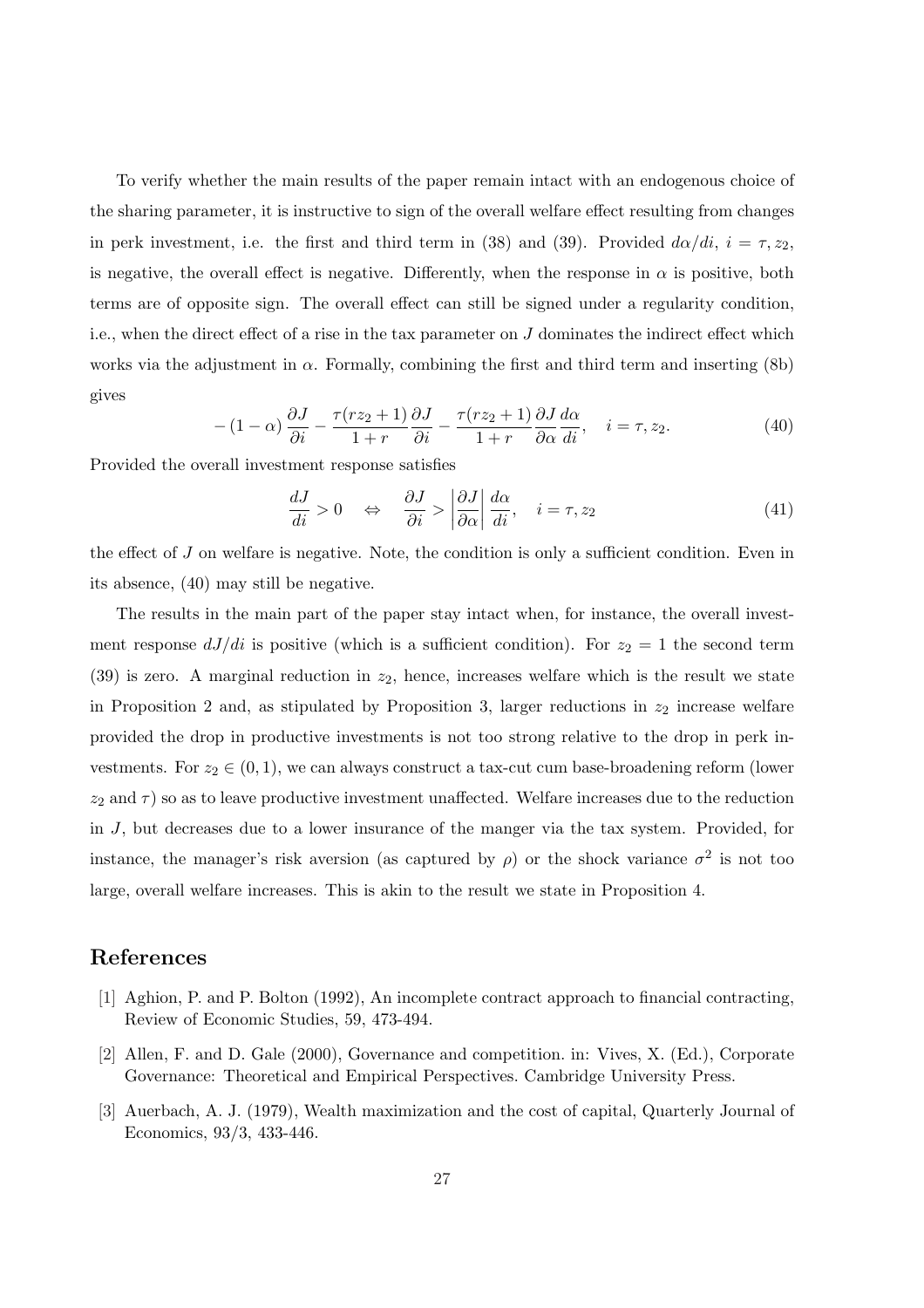- [4] Auerbach, A. J. (2002), Taxation and corporate financial policy, in Auerbach, A. J. and M. Feldstein (Eds.), Handbook of Public Economics, Vol. 3, Amsterdam: North-Holland.
- [5] Auerbach, A. J., M. P. Devereux and H. Simpson (2008), Taxing corporate income, forthcoming as chapter 9 in The Mirrlees Review: Reforming the Tax System for the 21st Century, to be published by the Institute for Fiscal Studies, London.
- [6] Boadway, R. and N. Bruce (1984), A general proposition on the design of a neutral business tax, Journal of Public Economics, 24, 231-239.
- [7] Bolton, P. and D. Scharfstein (1996), Optimal debt structure and the number of creditors, Journal of Political Economy, 104, 1-25.
- [8] Bond, S. R. (2000), Levelling up or levelling down? Some reflections on the ACE and CBIT proposals, and the future of the corporate tax base, in S. Cnossen (ed.) Taxing Capital Income in the European Union, Oxford: Oxford University Press.
- [9] Bond, S. and M.P. Devereux (1995), On the design of a neutral business tax under uncertainty, Journal of Public Economics, 58, 57-71.
- [10] Bradford, D. F. (1981), The incidence and allocation effects of a tax on corporate distributions, Journal of Public Economics, 15(1), 1-22.
- [11] Burns N. and S. Kedia (2006), The impact of CEO incentives on misreporting, Journal of Financial Economics, 79, 35–67.
- [12] Chetty, R. and E. Saez (2007), An agency theory of dividend taxation, NBER Working Paper 13538, Boston.
- [13] Chetty, R. and E. Saez (2009), Dividend and corporate taxation in an agency model of the firm, mimeo, University of California, Berkely.
- [14] Crocker, K.J. and J. Slemrod (2005), Corporate tax evasion with agency costs, Journal of Public Economics, 89, 1593-1610.
- [15] Desai, M., A. Dyck, and L. Zingales (2007), Theft and taxes, Journal of Financial Economics, 84, 591–623.
- [16] Desai, M. and D. Dharmapala (2006), Corporate tax avoidance and high-powered incentives, Journal of Financial Economics, 79, 145-179.
- [17] Devereux, M.P. and R. De Mooij (2009), An applied analysis of ACE and CBIT reform in the EU, CPB Discussion Paper 128, The Hague.
- [18] Devereux, M.P. and H. Freeman (1991), A general neutral profits tax, Fiscal Studies, 12, 1–15.
- [19] Gordon, R. and M. Dietz (2009), Dividends and taxes, in: Auerbach, A. and D. Shaviro (Eds.), Institutional Foundations of Public Finance: Economic and Legal Perspectives, Harvard University Press, Cambrdige, MA.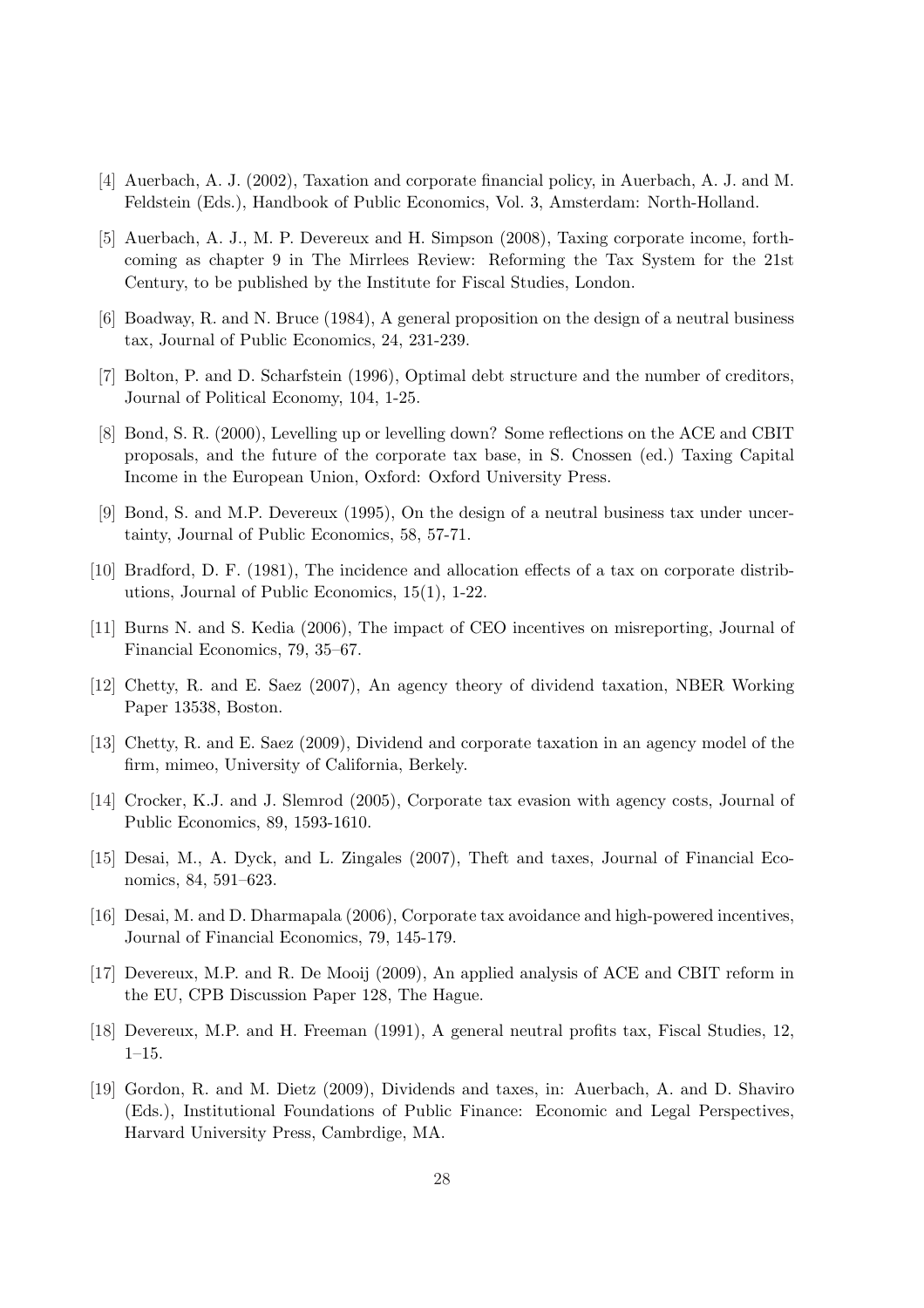- [20] Griffith, R., J.R. Hines and P.B. Sørensen (2008), International capital taxation, forthcoming as chapter 10 in The Mirrlees Review: Reforming the Tax System for the 21st Century, to be published by the Institute for Fiscal Studies, London.
- [21] Grossman, S.J. and O.D. Hart (1982), Corporate financial structure and managerial incentives, in: McCall, J.J. (Ed.), The Economics of Information and Uncertainty. University of Chicago Press, Chicago, IL.
- [22] Hassett, K. and R. Hubbard (2002), Tax policy and investment, in Auerbach, A. J. and M. Feldstein (Eds.), Handbook of Public Economics, Vol. 3, Amsterdam: North-Holland.
- [23] Haufler, A. and G. Schjelderup (2000), Corporate tax systems and cross country profit shifting, Oxford Economic Papers, 52, 306-325.
- [24] Holmstrom, B. (1979), Observability and moral hazard, Bell Journal of Economics, 10, 74-91.
- [25] Huizinga, H. and S.B. Nielsen (1997), Capital income and profit taxation with foreign ownership of firms, Journal of International Economics, 42, 149-165.
- [26] Institute for Fiscal Studies (1991), Equity for Companies: A Corporation Tax for the 1990s, London.
- [27] Jensen, M.C. (1986), Agency costs of free cash flow, corporate finance, and takeovers, American Economic Review, 76, 323–329.
- [28] Jensen, M.C. (1993), The modern industrial revolution, exit, and the failure of internal control systems, Journal of Finance, 48, 831–880.
- [29] Jensen, M.C. and W.H. Meckling (1976), Theory of the firm: Managerial behavior, agency costs and ownership structure, Journal of Financial Economics, 3, 305-360.
- [30] Kanniainen, V. and J. Södersten (1994), Costs of monitoring and corporate taxation, Journal of Public Economics, 55, 307-321.
- [31] Keuschnigg, C. and S.B. Nielsen (2004), Start-ups, venture capitalists, and the capital gains tax, Journal of Public Economics, 88, 1011-1042.
- [32] Keuschnigg, C. and E. Ribi (2009), Profit taxation and finance constraints, mimeo, University of St. Gallen.
- [33] King, M. (1974), Dividend behaviour and the theory of the firm, Economica, 41, 25-34.
- [34] Korinek, A. and J. E. Stiglitz (2009), Dividend taxation and intertemporal tax arbitrage, Journal of Public Economics, 93, 142-159.
- [35] Murphy, K. (1999), Executive compensation, in Ashenfelter, O. and D. Card (Eds.), Handbook of Labor Economics, Vol. 3, North-Holland, Amsterdam.
- [36] Radulescu, D.M. and M. Stimmelmayr (2007), ACE versus CBIT: Which is better for investment and welfare?, CESifo Economic Studies, 53, 294-328.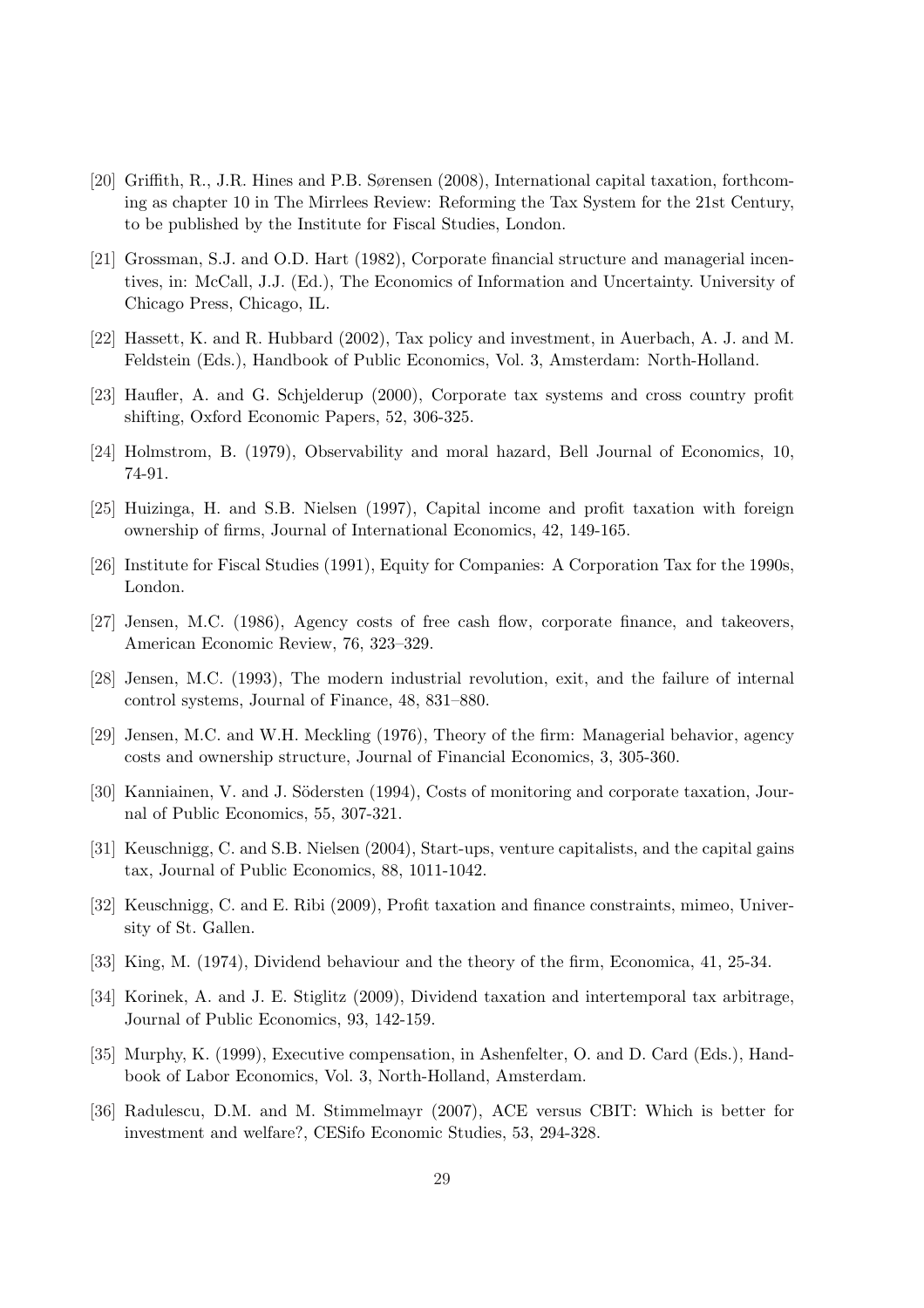- [37] Sinn, H.-W. (1987), Capital Income Taxation and Resource Allocation, North-Holland, Amsterdam.
- [38] Sinn, H.-W. (1991a), Taxation and the cost of capital: The 'Old' view, the 'New' view, and Another view, in D. Bradford (Ed.), Tax Policy and the Economy 5, NBER, 25-54.
- [39] Sinn, H.-W. (1991b), The vanishing Harberger triangle, Journal of Public Economics, 45, 271-300.
- [40] Slemrod, J. (2004), The economics of corporate tax selfishness, National Tax Journal, 4, 877-899.
- [41] Tirole, J. (2006), The Theory of Corporate Finance, Princeton University Press, Princeton.
- [42] US Department of Treasury (1992), Integration of the Individual and Corporate Tax Systems: Taxing Business Income Once, US Government Printing Office, Washington.
- [43] Zodrow, G.R. and P. Mieszkowski (1986), Pigou, Tiebout, property taxation, and the underprovision of local public goods, Journal of Urban Economics, 19, 356-370.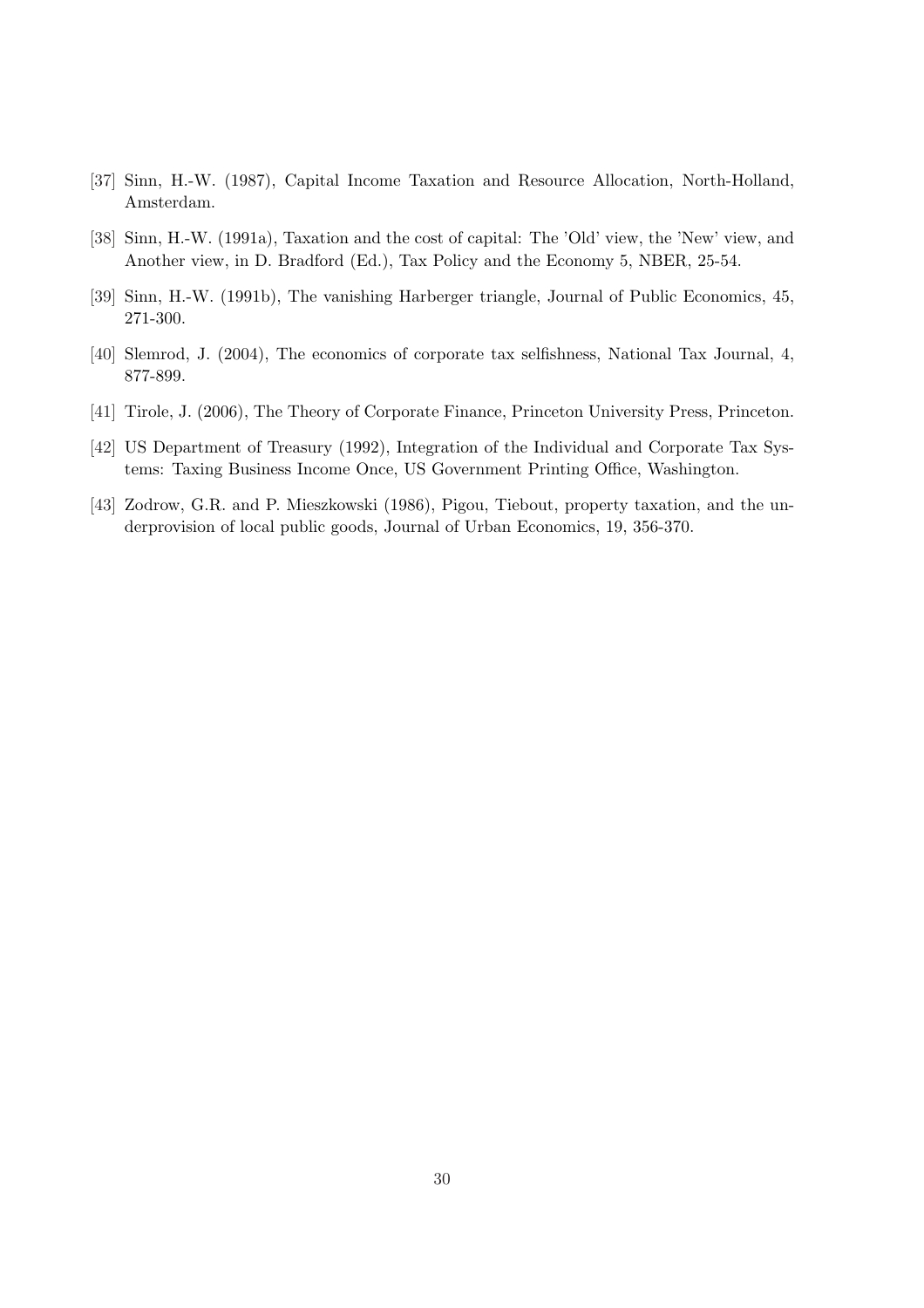# CESifo Working Paper Series

for full list see www.cesifo-group.org/wp (address: Poschingerstr. 5, 81679 Munich, Germany, office@cesifo.de)

2821 Panu Poutvaara and Andreas Wagener, The Political Economy of Conscription, October 2009

 $\_$  , and the contribution of the contribution of the contribution of the contribution of  $\mathcal{L}_\text{max}$ 

- 2822 Steinar Holden and Åsa Rosén, Discrimination and Employment Protection, October 2009
- 2823 David G. Mayes, Banking Crisis Resolution Policy Lessons from Recent Experience Which elements are needed for robust and efficient crisis resolution?, October 2009
- 2824 Christoph A. Schaltegger, Frank Somogyi and Jan-Egbert Sturm, Tax Competition and Income Sorting: Evidence from the Zurich Metropolitan Area, October 2009
- 2825 Natasa Bilkic, Thomas Gries and Margarethe Pilichowski, Stay in School or Start Working? – The Human Capital Investment Decision under Uncertainty and Irreversibility, October 2009
- 2826 Hartmut Egger and Udo Kreickemeier, Worker-Specific Effects of Globalisation, October 2009
- 2827 Alexander Fink and Thomas Stratmann, Institutionalized Bailouts and Fiscal Policy: The Consequences of Soft Budget Constraints, October 2009
- 2828 Wolfgang Ochel and Anja Rohwer, Reduction of Employment Protection in Europe: A Comparative Fuzzy-Set Analysis, October 2009
- 2829 Rainald Borck and Martin Wimbersky, Political Economics of Higher Education Finance, October 2009
- 2830 Torfinn Harding and Frederick van der Ploeg, Is Norway's Bird-in-Hand Stabilization Fund Prudent Enough? Fiscal Reactions to Hydrocarbon Windfalls and Graying Populations, October 2009
- 2831 Klaus Wälde, Production Technologies in Stochastic Continuous Time Models, October 2009
- 2832 Biswa Bhattacharyay, Dennis Dlugosch, Benedikt Kolb, Kajal Lahiri, Irshat Mukhametov and Gernot Nerb, Early Warning System for Economic and Financial Risks in Kazakhstan, October 2009
- 2833 Jean-Claude Trichet, The ECB's Enhanced Credit Support, October 2009
- 2834 Hans Gersbach, Campaigns, Political Mobility, and Communication, October 2009
- 2835 Ansgar Belke, Gunther Schnabl and Holger Zemanek, Real Convergence, Capital Flows, and Competitiveness in Central and Eastern Europe, October 2009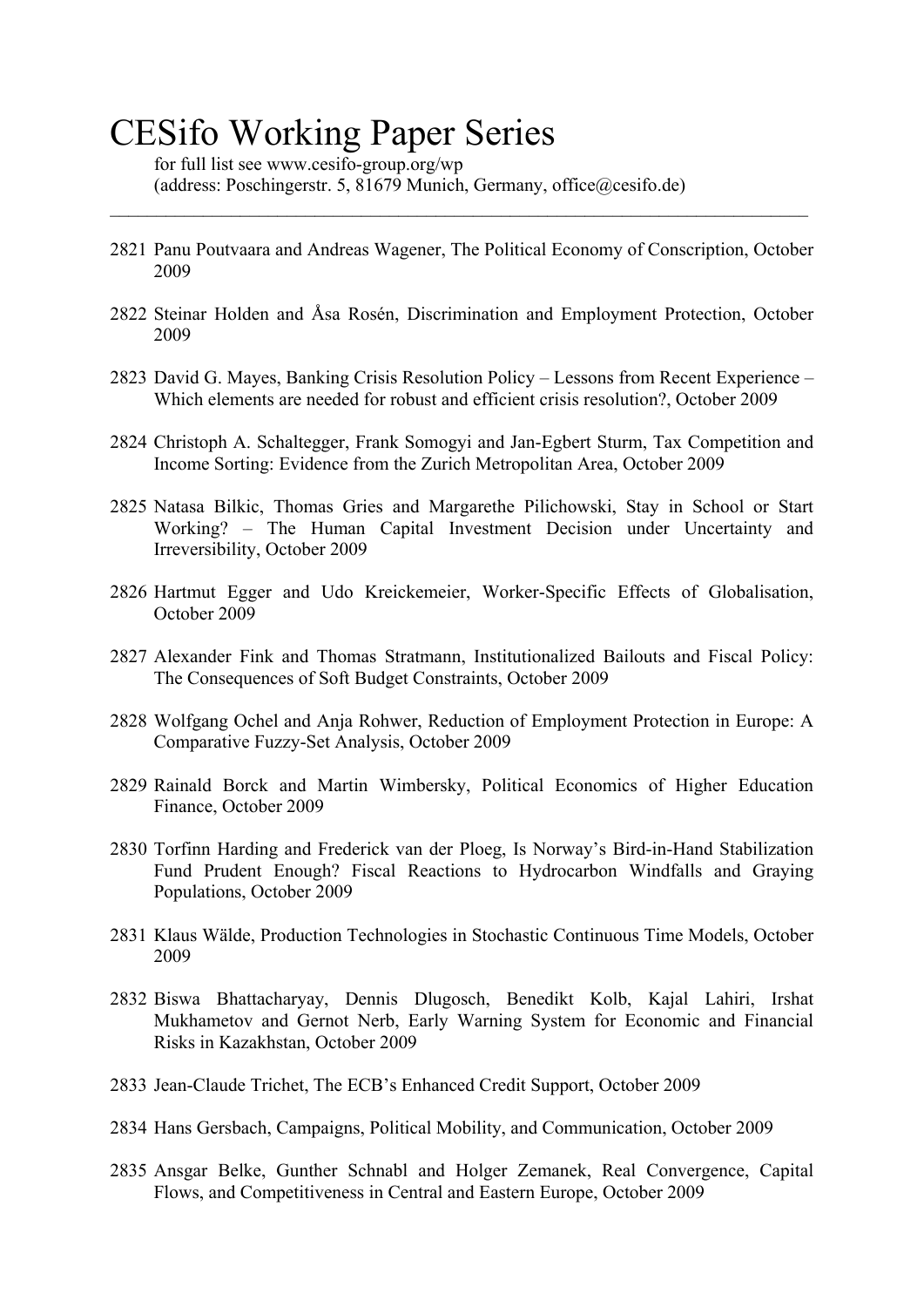- 2836 Bruno S. Frey, Simon Luechinger and Alois Stutzer, The Life Satisfaction Approach to Environmental Valuation, October 2009
- 2837 Christoph Böhringer and Knut Einar Rosendahl, Green Serves the Dirtiest: On the Interaction between Black and Green Quotas, October 2009
- 2838 Katarina Keller, Panu Poutvaara and Andreas Wagener, Does Military Draft Discourage Enrollment in Higher Education? Evidence from OECD Countries, October 2009
- 2839 Giovanni Cespa and Xavier Vives, Dynamic Trading and Asset Prices: Keynes vs. Hayek, October 2009
- 2840 Jan Boone and Jan C. van Ours, Why is there a Spike in the Job Finding Rate at Benefit Exhaustion?, October 2009
- 2841 Andreas Knabe, Steffen Rätzel and Stephan L. Thomsen, Right-Wing Extremism and the Well-Being of Immigrants, October 2009
- 2842 Andrea Weber and Christine Zulehner, Competition and Gender Prejudice: Are Discriminatory Employers Doomed to Fail?, November 2009
- 2843 Hadi Salehi Esfahani, Kamiar Mohaddes and M. Hashem Pesaran, Oil Exports and the Iranian Economy, November 2009
- 2844 Ruediger Bachmann and Christian Bayer, Firm-Specific Productivity Risk over the Business Cycle: Facts and Aggregate Implications, November 2009
- 2845 Guglielmo Maria Caporale, Burcu Erdogan and Vladimir Kuzin, Testing for Convergence in Stock Markets: A Non-Linear Factor Approach, November 2009
- 2846 Michèle Belot and Jan Fidrmuc, Anthropometry of Love Height and Gender Asymmetries in Interethnic Marriages, November 2009
- 2847 Volker Nitsch and Nikolaus Wolf, Tear Down this Wall: On the Persistence of Borders in Trade, November 2009
- 2848 Jan K. Brueckner and Stef Proost, Carve-Outs Under Airline Antitrust Immunity, November 2009
- 2849 Margarita Katsimi and Vassilis Sarantides, The Impact of Fiscal Policy on Profits, November 2009
- 2850 Scott Alan Carson, The Relationship between Stature and Insolation: Evidence from Soldiers and Prisoners, November 2009
- 2851 Horst Raff and Joachim Wagner, Intra-Industry Adjustment to Import Competition: Theory and Application to the German Clothing Industry, November 2009
- 2852 Erkki Koskela, Impacts of Labor Taxation with Perfectly and Imperfectly Competitive Labor Markets under Flexible Outsourcing, November 2009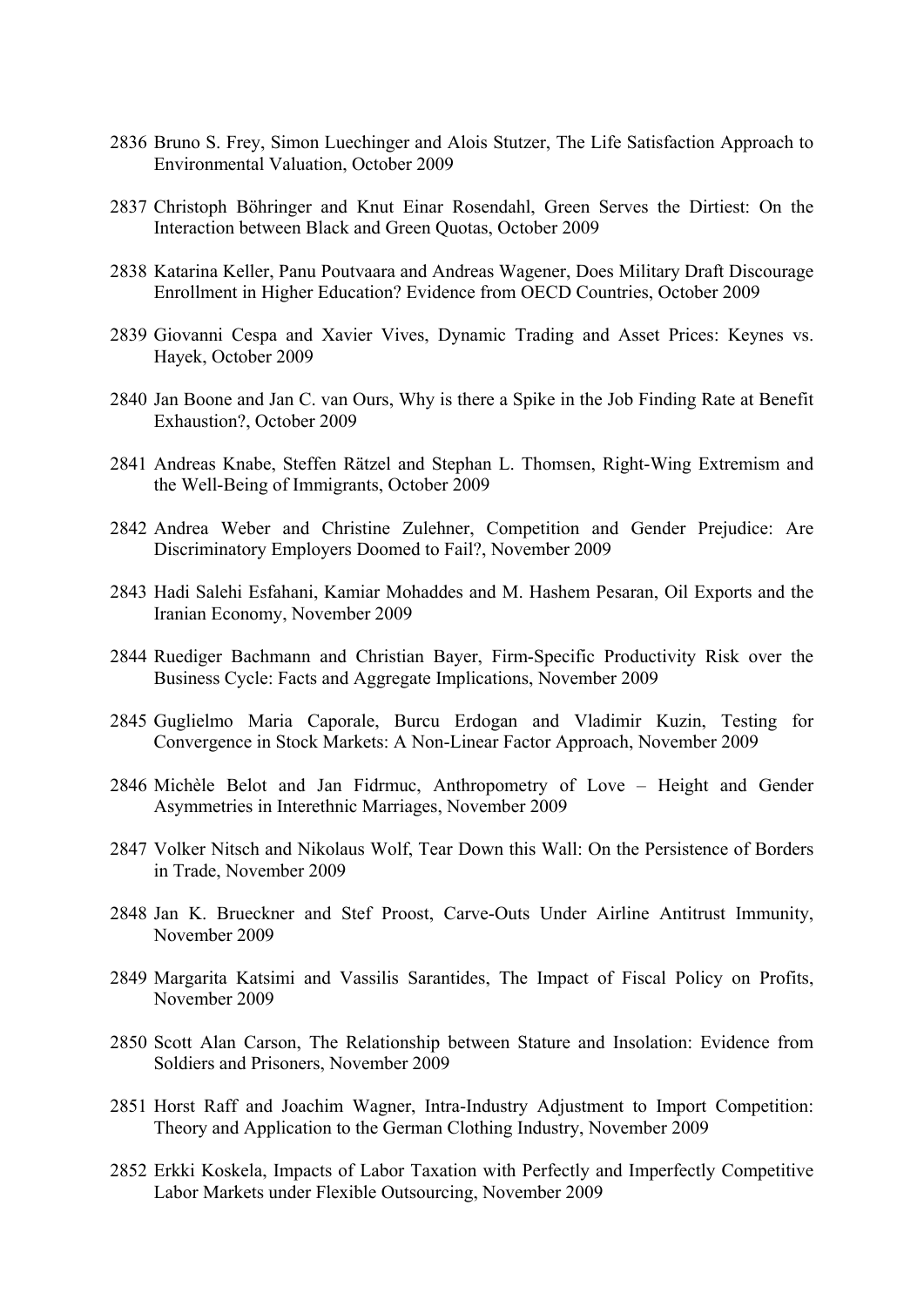- 2853 Cletus C. Coughlin and Dennis Novy, Is the International Border Effect Larger than the Domestic Border Effect? Evidence from U.S. Trade, November 2009
- 2854 Johannes Becker and Clemens Fuest, Source versus Residence Based Taxation with International Mergers and Acquisitions, November 2009
- 2855 Andreas Hoffmann and Gunther Schnabl, A Vicious Cycle of Manias, Crashes and Asymmetric Policy Responses – An Overinvestment View, November 2009
- 2856 Xavier Vives, Strategic Supply Function Competition with Private Information, November 2009
- 2857 M. Hashem Pesaran and Paolo Zaffaroni, Optimality and Diversifiability of Mean Variance and Arbitrage Pricing Portfolios, November 2009
- 2858 Davide Sala, Philipp J.H. Schröder and Erdal Yalcin, Market Access through Bound Tariffs, November 2009
- 2859 Ben J. Heijdra and Pim Heijnen, Environmental Policy and the Macroeconomy under Shallow-Lake Dynamics, November 2009
- 2860 Enrico Spolaore, National Borders, Conflict and Peace, November 2009
- 2861 Nina Czernich, Oliver Falck, Tobias Kretschmer and Ludger Woessmann, Broadband Infrastructure and Economic Growth, December 2009
- 2862 Evžen Kočenda and Martin Vojtek, Default Predictors and Credit Scoring Models for Retail Banking, December 2009
- 2863 Christian Gollier and Martin L. Weitzman, How Should the Distant Future be Discounted when Discount Rates are Uncertain?, December 2009
- 2864 Tiberiu Dragu and Mattias Polborn, Terrorism Prevention and Electoral Accountability, December 2009
- 2865 Torfinn Harding and Beata Smarzynska Javorcik, A Touch of Sophistication: FDI and Unit Values of Exports, December 2009
- 2866 Matthias Dischinger and Nadine Riedel, There's no Place like Home: The Profitability Gap between Headquarters and their Foreign Subsidiaries, December 2009
- 2867 Andreas Haufler and Frank Stähler, Tax Competition in a Simple Model with Heterogeneous Firms: How Larger Markets Reduce Profit Taxes, December 2009
- 2868 Steinar Holden, Do Choices Affect Preferences? Some Doubts and New Evidence, December 2009
- 2869 Alberto Asquer, On the many Ways Europeanization Matters: The Implementation of the Water Reform in Italy (1994-2006), December 2009